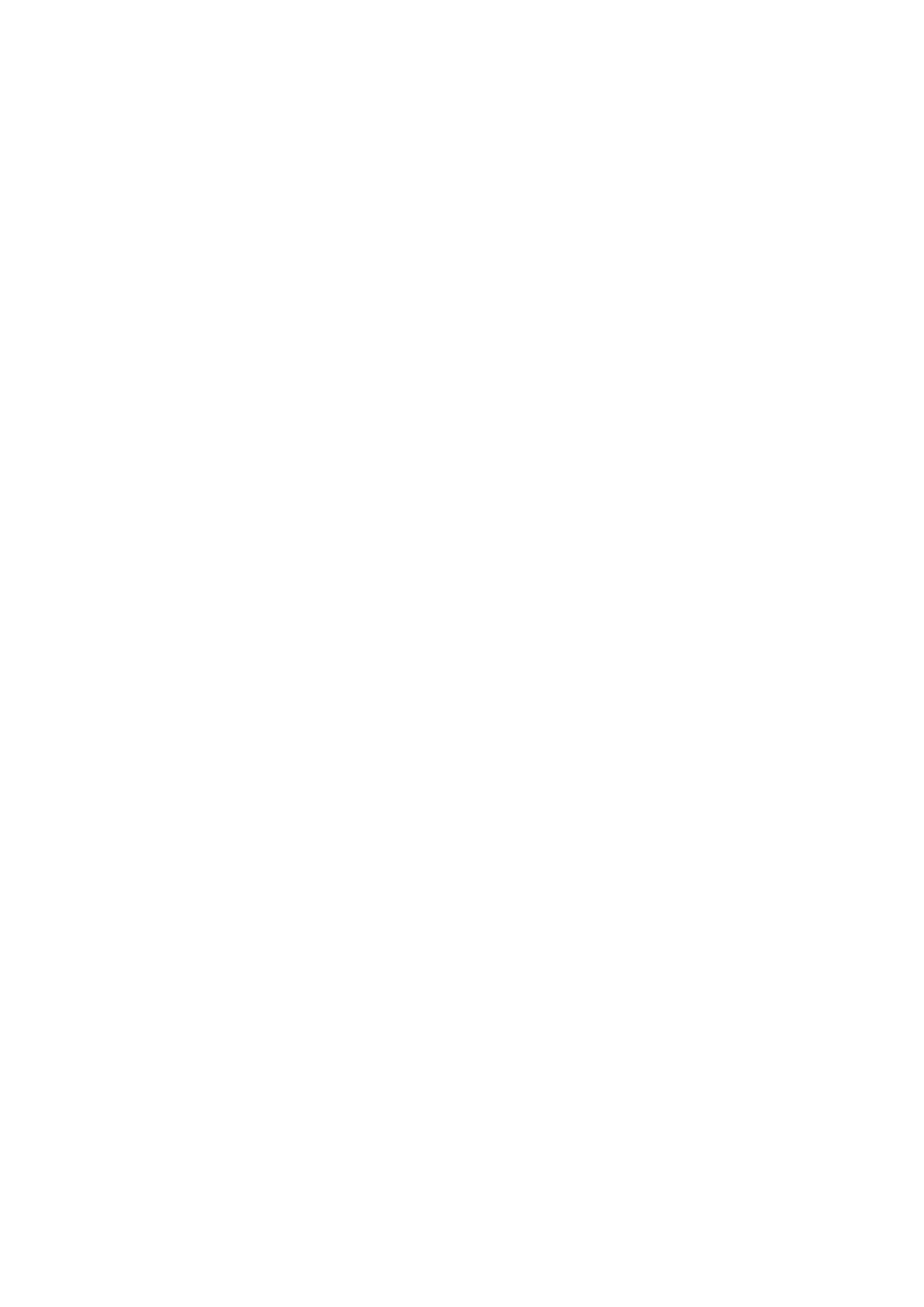# **Form ES - 04**



**Ground Floor – Unit 3 Bracken Business Park Bracken Road, Sandyford Dublin 18, D18 V32Y Tel: +353- 1- 567 76 55 Email: enviro@mores.ie**

**Title: Construction Environmental Management Plan, Strategic Housing Development, Redforge Road, Blackpool, Co. Cork, on behalf of, Bellmount Developments Limited.**

**Job Number: E1810**

**Prepared By: Janette McDonald Signed:**  $\sqrt{M^2 D_{\nu-1}}$ 

Approved By: Kevin O'Regan **Signed:** 

# **Revision Record**

| <b>Issue</b><br>No. | <b>Date</b> | <b>Description</b> | Remark       | <b>Prepared</b> | <b>Checked</b> | Approved   |
|---------------------|-------------|--------------------|--------------|-----------------|----------------|------------|
| 01                  | 02/09/'21   | <b>CEMP</b>        | <b>FINAL</b> | <b>JMD</b>      | <b>JMcD</b>    | <b>KOR</b> |
|                     |             |                    |              |                 |                |            |

#### **Copyright and Third-Party Disclaimer**

MOR has prepared this report for the sole use of our client (as named on the front of the report) in accordance with the Client's instructions using all reasonable skill and competence and generally accepted consultancy principles. The report was prepared in accordance with the budget and terms of reference agreed with the Client and does not in any way constitute advice to any third party who is able to access it by any means. MOR excludes to the fullest extent lawfully permitted all liability whatsoever for any costs, liabilities or losses arising as a result of or reliance upon the contents of this report by any person or legal entity (other than the Client in accordance with the terms of reference). MOR has not verified any documents or information supplied by third parties and referred to herein in compiling this document and no warranty is provided as part of this document. No part of this report may be copied or reproduced without express written confirmation from MOR. Any methodology contained in this report is provided to the Client in confidence and must not be disclosed or copied to third parties without the prior written agreement of MOR. Disclosure of such information may constitute an actionable breach of confidence or may otherwise prejudice our commercial interests. Third parties who obtains access to this report by any means, including disclosure by the Client, will be subject to the Copyright and Third-Party Disclaimer contained herein.

**Checked By: Janette McDonald Signed:**  $\sqrt{M^2 D_{\nu-1}}$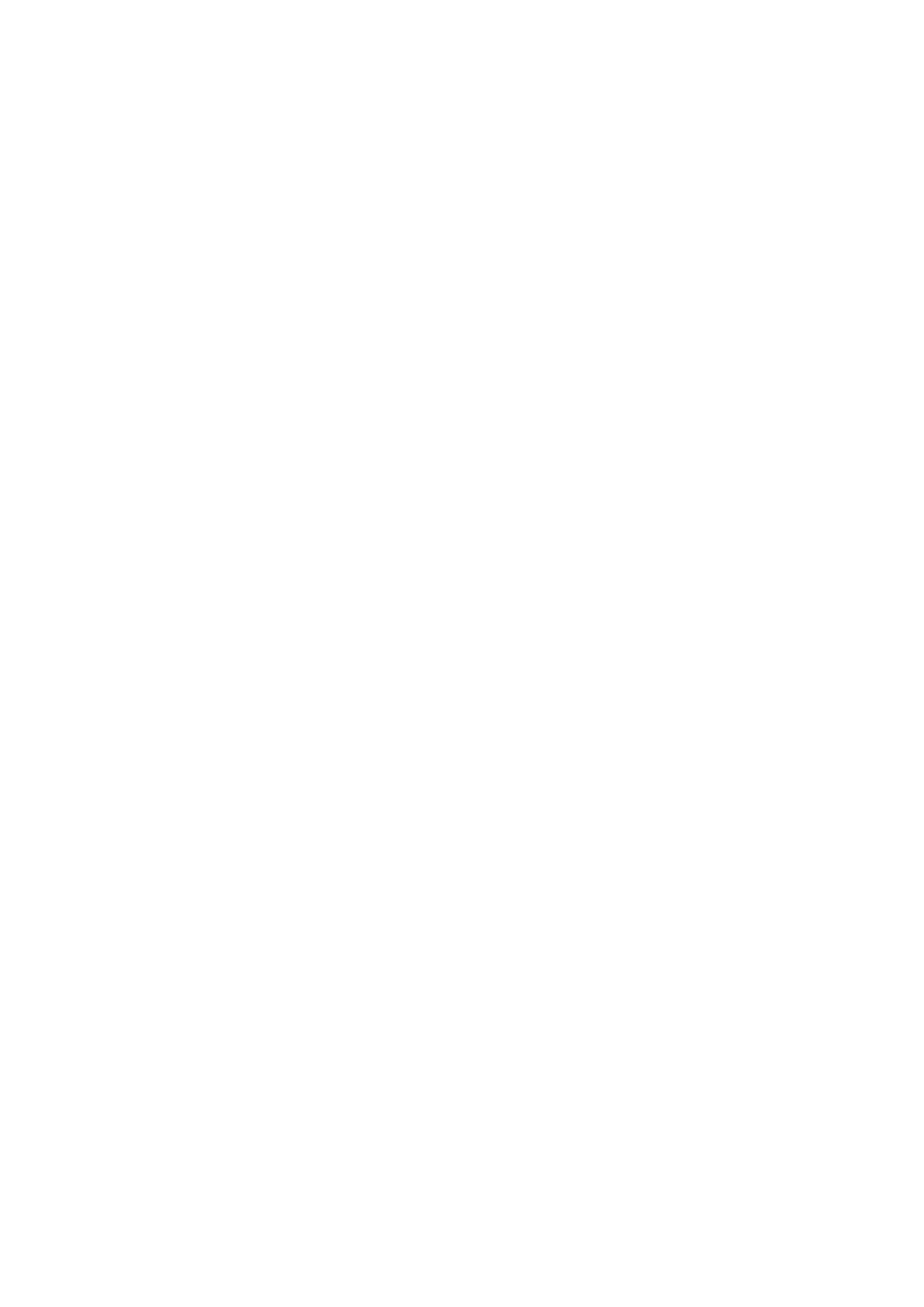**Construction Environmental Management Plan Strategic Housing Development, Redforge Road, Blackpool, Co. Cork, Bellmount Developments Limited.**

# **Contents**

| 1              |       |                                                   |  |
|----------------|-------|---------------------------------------------------|--|
|                | 1.1   |                                                   |  |
|                | 1.2   |                                                   |  |
| $\overline{2}$ |       | DESCRIPTION OF THE PROPOSED DEVELOPMENT 3         |  |
|                | 2.1   |                                                   |  |
|                | 2.1.1 |                                                   |  |
|                | 2.1.2 |                                                   |  |
|                | 2.2   |                                                   |  |
|                | 2.3   |                                                   |  |
|                | 2.3.1 |                                                   |  |
|                | 2.3.2 |                                                   |  |
|                | 2.3.3 | Emergency Vehicle and Refuse Collection Access  5 |  |
|                | 2.4   |                                                   |  |
| 3              |       |                                                   |  |
|                | 3.1   |                                                   |  |
|                | 3.2   |                                                   |  |
|                | 3.3   |                                                   |  |
|                | 3.4   |                                                   |  |
|                | 3.5   |                                                   |  |
| 4              |       | ENVIRONMENTAL MANAGEMENT FRAMEWORK8               |  |
|                | 4.1   |                                                   |  |
|                | 4.2   |                                                   |  |
|                | 4.3   |                                                   |  |
|                | 4.4   |                                                   |  |
| 5              |       |                                                   |  |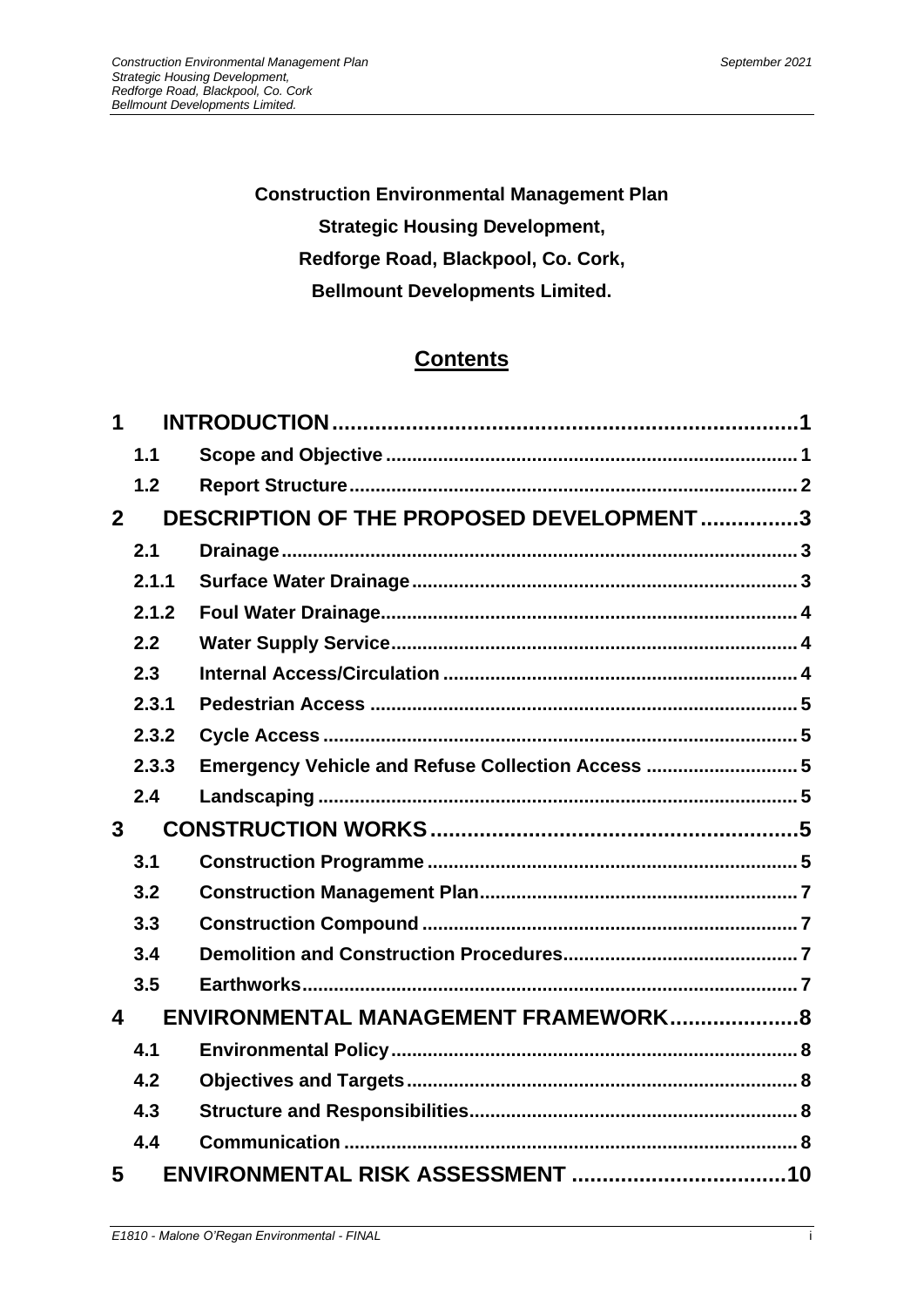|                | 5.1 |                                                     |  |
|----------------|-----|-----------------------------------------------------|--|
|                | 5.2 |                                                     |  |
| 6              |     |                                                     |  |
|                | 6.1 |                                                     |  |
| $\overline{7}$ |     | <b>MONITORING AND IMPLEMENTATION OF THE CEMP 19</b> |  |
|                | 7.1 |                                                     |  |
|                | 7.2 |                                                     |  |
|                | 7.3 |                                                     |  |
| 8              |     | IMPLEMENTATION, REVIEW AND TRAINING20               |  |
|                | 8.1 |                                                     |  |
| 9              |     |                                                     |  |
| 10             |     |                                                     |  |

# **FIGURES**

# **TABLES**

| Table 5-4: Site Specific Environmental Risk Assessment and Management  12 |  |
|---------------------------------------------------------------------------|--|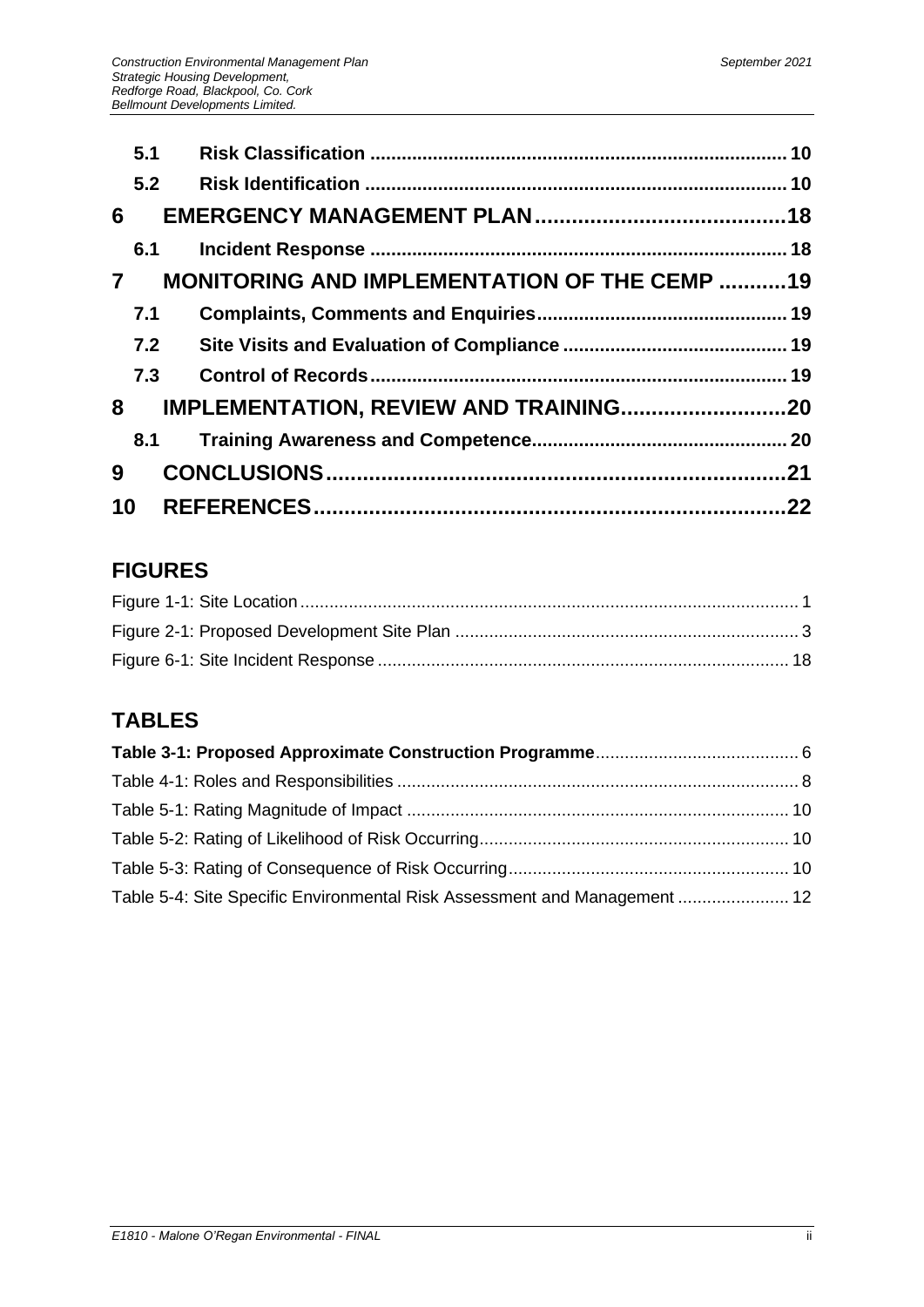# <span id="page-6-0"></span>**1 INTRODUCTION**

Malone O' Regan Environmental Services (MOR) was commissioned by Bellmount Developments Limited ('the Applicant') to prepare a Construction Environmental Management Plan (CEMP) to accompany a planning application for a housing development and all associated works on lands at Redforge Road, Blackpool, Co. Cork. (OS Reference 67595 74010). The location of the proposed development ('the Site') is shown in Figure 1-1.



<span id="page-6-2"></span>**Figure 1-1: Site Location**

# <span id="page-6-1"></span>**1.1 Scope and Objective**

The key objective of this CEMP is to ensure that all potential construction phase environmental impacts will be addressed in accordance with current legislative requirements and best practice guidelines. It will assist in the control of environmental risks that may arise during construction to ensure that these works do not result in an environmental incident, environmental damage or undue nuisance to the local environment.

This document contains an assessment of the likely risks on-site, it outlines procedures for monitoring the effectiveness of the environmental protection measures and for the dissemination of information to all relevant personnel during the construction programme. In assessing the risks to the environment on and adjacent to the Site, full cognisance has been taken of:

- CIRIA C741 Environmental Good Practice on Site (4<sup>th</sup> edition) [1].
- C532 Control of Water Pollution from Construction, Guidance for Consultants and Contractors [2];
- C753 The SuDS manual [3];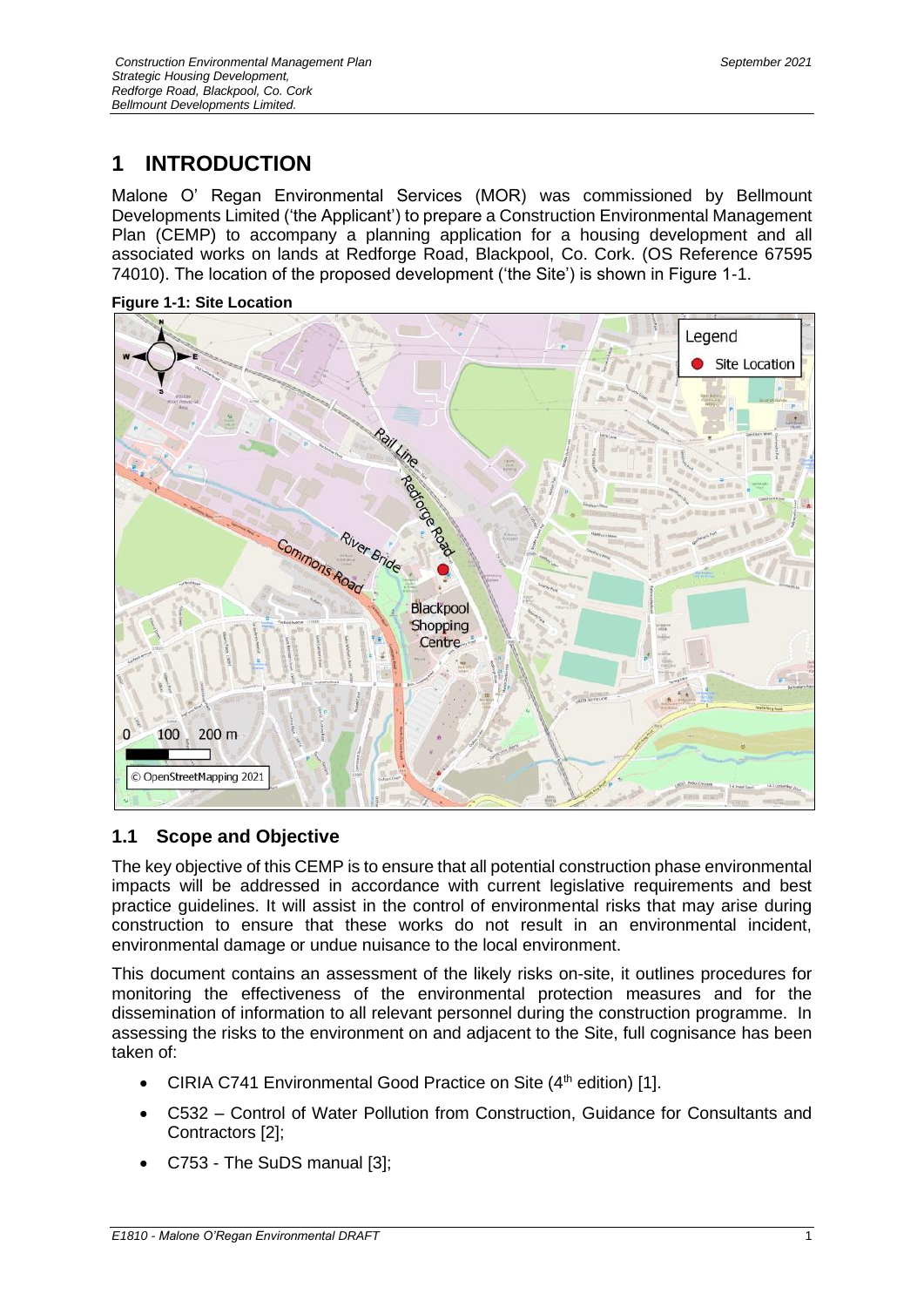- Guidelines on The Management of Noxious Weeds and Non-Native Invasive Plant Species on National Roads [4]; and,
- BS 5228-1 + A1:2014: Code of Practice for noise and vibration control on construction and open sites- Part 1: Noise [5] and Part 2 Vibration [6].
- Guidance for the Treatment of Badgers Prior to the Construction of National Road Schemes [8]
- Guidance for the Treatment of Otters Prior to the Construction of National Road Schemes [9]
- Guidance for the Treatment of Bats Prior to the Construction of National Road Schemes [10]

Further guidance mentioned in the Natura Impact Assessment (NIS) and Ecological Impact Assessment (EcIA) regarding the protection of particular species may also be applicable to the construction period.

To achieve this objective the CEMP will:

- Provide a method of documenting compliance with the Environmental Commitments / Environmental Management Requirements / Best Practice Guidelines;
- Ensure compliance with current legislation;
- Effectively minimise any potential adverse environmental effects during construction including how site-specific method statements will be developed to avoid, minimise and mitigate construction effects on the environment; and,
- Communicate key environmental obligations that apply to all contractor organisations, their sub-contractors and employees while carrying out any form of construction activity.

This CEMP will be used by the appointed contractor to prepare an updated and comprehensive CEMP prior to the commencement of any on-site works. If required by the conditions of the grant of planning permission, the updated plan will be approved by the Planning Authority in advance of any works commencing on-site. The approved plan will be implemented for the duration of the construction works to protect the receiving environment from potential impacts arising during the construction works.

#### <span id="page-7-0"></span>**1.2 Report Structure**

The CEMP should be considered by the appointed contractor as a 'living' document with reviews being undertaken at predetermined intervals and data added as appropriate. The measures identified in the CEMP should be:

- Viewed as mandatory and common practice on-site; and,
- Embedded within the construction company's policies and site procedures, e.g. within an existing environmental management system framework.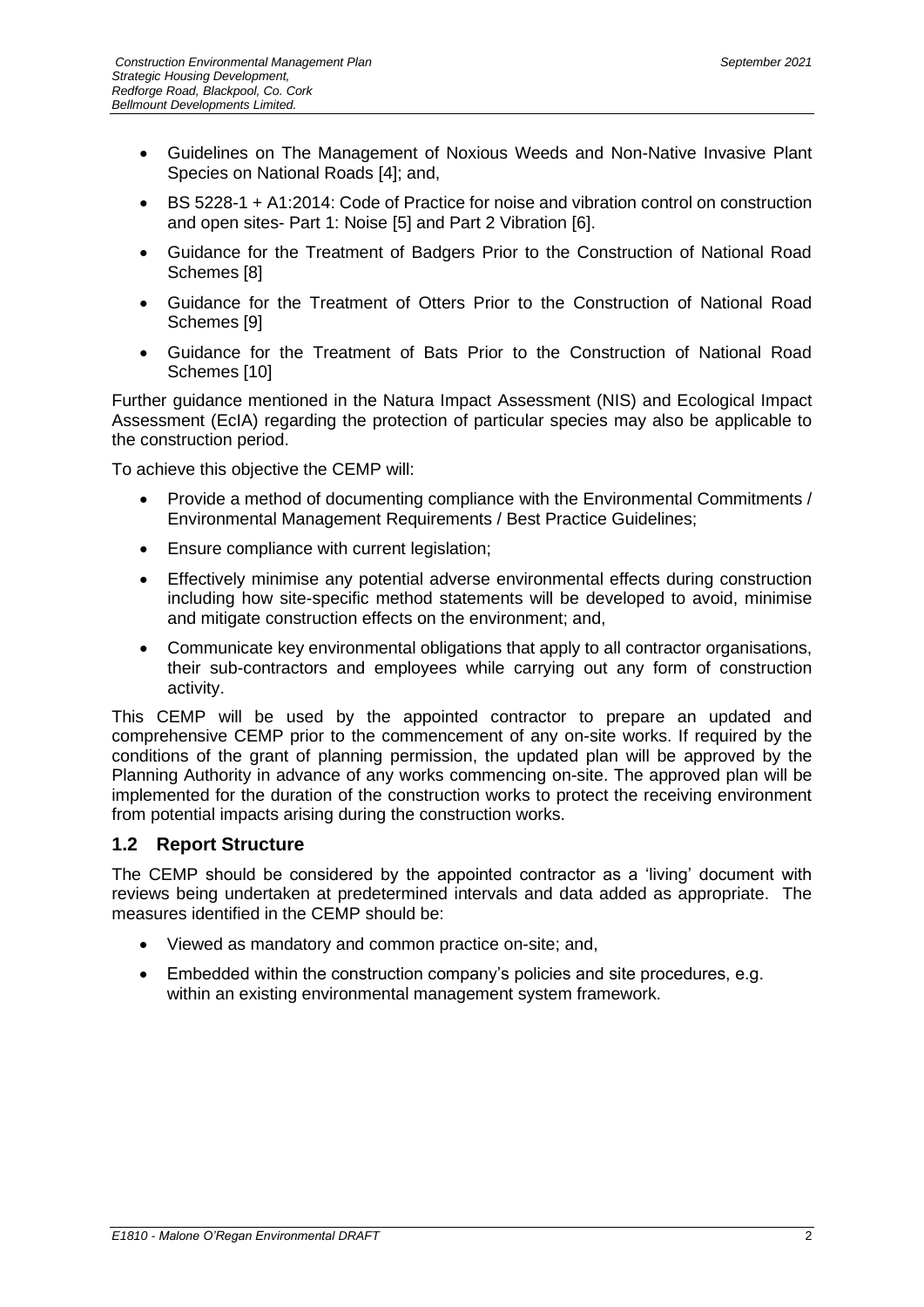# <span id="page-8-0"></span>**2 DESCRIPTION OF THE PROPOSED DEVELOPMENT**

The proposed development is for a housing development on c. 0.73ha at Redforge Road, Blackpool, Co. Cork. The site is known as Millfield Service Station and currently used as a petrol filling station and associated uses including car wash. The proposed development will include demolition of existing petrol station and construction of residential apartments. All design details of the proposed development have been included within the overall planning application and are briefly summarised within this section:

Full details of the proposed development are provided as part of the overall Planning Application. Figures 2-1 below shows the Site Layout of the proposed development.



<span id="page-8-3"></span>**Figure 2-1: Proposed Development Site Plan**

## <span id="page-8-1"></span>**2.1 Drainage**

# <span id="page-8-2"></span>**2.1.1 Surface Water Drainage**

The existing site is comprised of buildings and hardstanding's with un-attenuated outflow to the public drainage network and river system. The existing topography falls from north to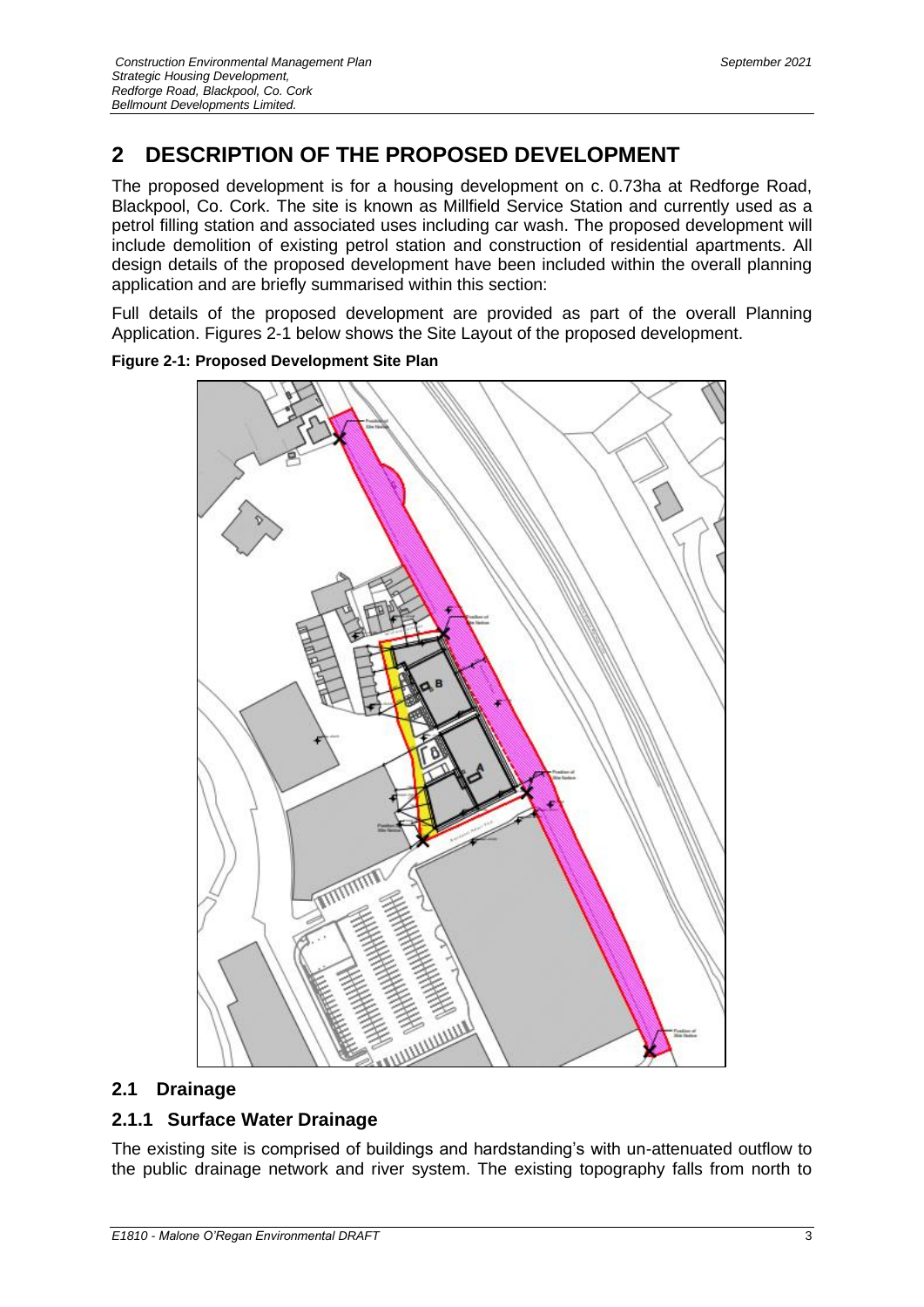south. There is an existing 750mm diameter surface water drainage pipe running along Redforge road, east of the proposed site and returns along the southern perimeter.

The proposed surface water drainage system will collect storm-water run-off generated from the residential roofs and impermeable hard surfaces via gullies. Please see drawing 4507-P2 submitted with this application for layout of the proposed surface water drainage. The storm water will be drained to an on-site, below ground attenuation facility. Attenuation capacity is designed for a 1 in 30-year storm event + 10% allowance for climate change. Capacity of attenuation tank capacity will be  $40.8m<sup>3</sup>$ . Surface water outfall from the attenuation tank will be restricted by a Hydro brake to limit the flow to the existing public storm drainage system.

Further, surface water will be discharged to the existing public drainage system, east of the site. This system eventually discharges to the River Bride ca.85m to the west of the site. The proposed discharge rate from the site will be lower than the pre-development run-off levels in line with the SUDS requirement.

Provision for an area of soft landscaping including grass, planting and trees, at ground floor externally to the west of the complex will be made to improve the drainage sustainability of the scheme. Petrol interceptors will not be included as there is no car park hardstanding proposed within the site. Surface water drainage calculations and associated attenuation design included in the Engineering report submitted with the planning application.

# <span id="page-9-0"></span>**2.1.2 Foul Water Drainage**

There is an existing 375mm diameter foul sewer pipe running along Redforge Road, east of the proposed site. The network run along the southern perimeter of the site beneath the public roadway. An existing combined sewer is located to the west of the proposed site. A 10 meters way leave is associated with this combined sewer and this right of access is to be retained as required by Irish Water to inspect and maintain the pipeline and chambers.

The wastewater discharge for the development is calculated in accordance with Irish Water's Code of Practice for Wastewater Infrastructure. Please see drawing 4507-P1 for the layout of proposed foul water network. The pipework will be 225mm diameter. The foul sewer will be discharged to the existing system which is main UWWTP for Cork City at Carrigrennan. All foul sewers and manholes will be constructed in accordance with the Irish Water Standard and the Irish Water Code of Practice for Wastewater. Foul water design calculations will be submitted with planning application.

## <span id="page-9-1"></span>**2.2 Water Supply Service**

There is an existing 100mm diameter ductile iron watermain running along Redforge Road.

It is to be noted that Irish Water have advised that the existing 100mm diameter watermain on Redforge Road is not sufficient for supplying the proposed development. Hence, to accommodate the proposed connection to Irish Water network at the premises, approx. 175m of the existing 100mm watermain needs to be upgraded to 150mm diameter. Please see drawing 4507-P4 submitted with this application for layout of the proposed mains water supply.

The total peak water demand of the proposed development is estimated to be 3.3 l/s. In accordance with best practice, new water saving devices (low water usage appliances and aerated taps etc.) will be fitted as per standard into the proposed new units. Individual water meters for each apartment will be fitted on the incoming watermain in a designated area of the proposed development.

## <span id="page-9-2"></span>**2.3 Internal Access/Circulation**

This existing use of the site generates a high number of access and egress vehicular movements each day. This movement is related to customers, staff and service/delivery personnel.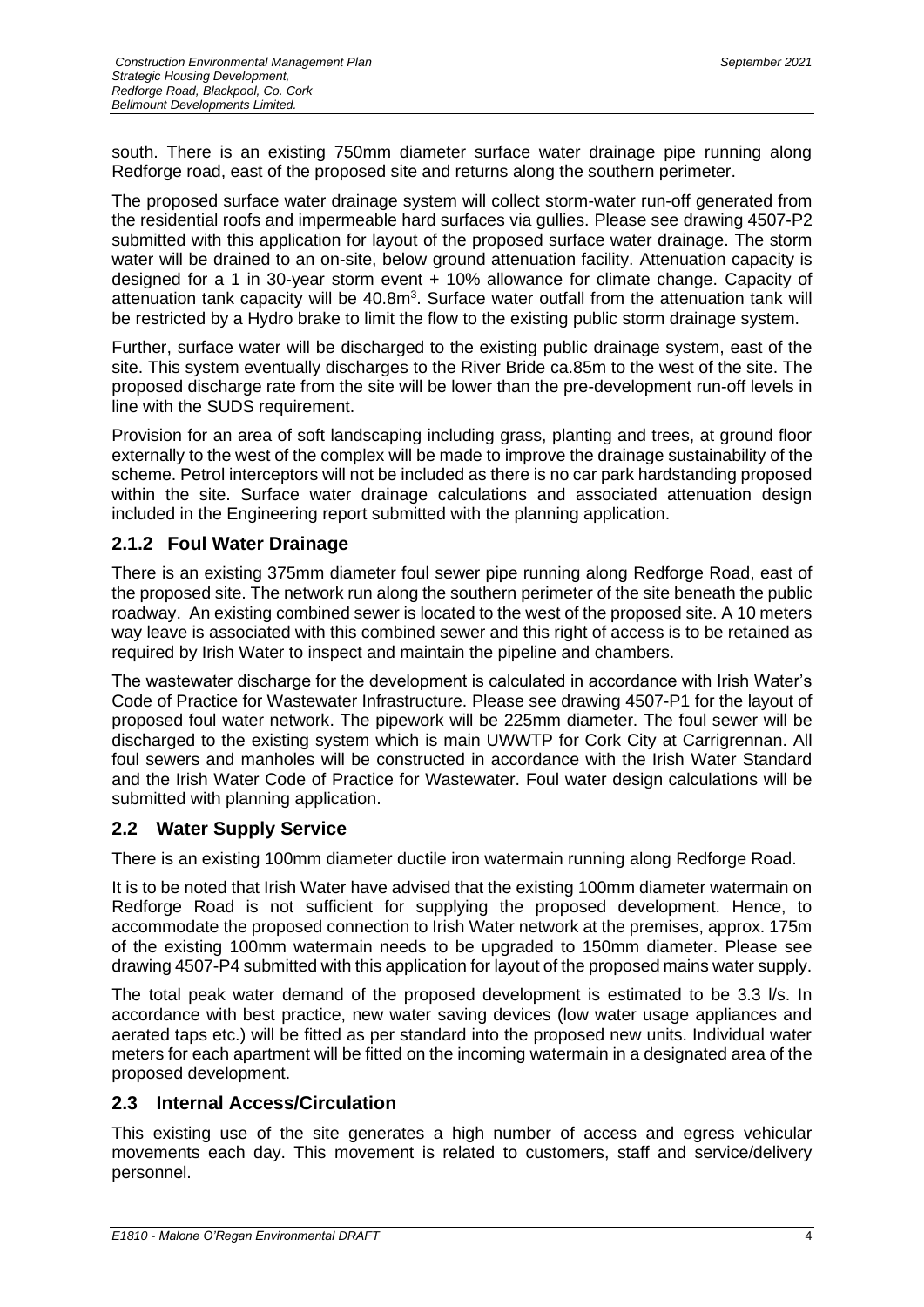There will be a reduction to the current vehicle traffic movements surrounding the site from the proposed development. There is no provision for vehicular parking spaces to be provided within the site boundary. Once occupied, the traffic to the site will likely from pedestrians, cyclists, residential tenants as well as occasional delivery and refuse collection. Therefore, the level of vehicle trip generation from the proposed accommodation development will be relatively low. As a result of this, there will be no material impact on the operational performance of the surrounding road network and any change will be minimal.

## <span id="page-10-0"></span>**2.3.1 Pedestrian Access**

It is expected that many of the tenants living in the residence will access the development by foot. Footpath infrastructure surrounding the site and its environs is well developed due to the existing neighbouring retail units. Footpaths are considered an acceptable approach to the proposed residential development.

## <span id="page-10-1"></span>**2.3.2 Cycle Access**

Bicycle storage bays will be provided within the development to encourage travel by bicycle. The provision for appropriate level of bicycle parking for proposed development is provided in accordance with Cork City Council requirements.

## <span id="page-10-2"></span>**2.3.3 Emergency Vehicle and Refuse Collection Access**

The existing vehicular entrance along Redforge Road will be removed. The proposed new vehicular entrance will be to the west of the site, between blocks A and B, and the proposed new vehicular exit will be to the north of the site. The new entrance/exit and internal road layout is designed to accommodate a fire tender vehicle and a refuse heavy goods vehicle. The internal pathway providing access to the western section of the site will be designed and constructed to handle emergency vehicle traffic loading.

## <span id="page-10-3"></span>**2.4 Landscaping**

A Landscape Plan has been developed for the Site and incorporates supplementary plantings of native species, the prevision of outdoor amenity spaces and public amenity works. For further details refer to drawings 2014-LA-P001 and 2014-LA-P002 submitted with this application

# <span id="page-10-4"></span>**3 CONSTRUCTION WORKS**

## <span id="page-10-5"></span>**3.1 Construction Programme**

It is envisaged that construction work will take ca. 24 months to complete.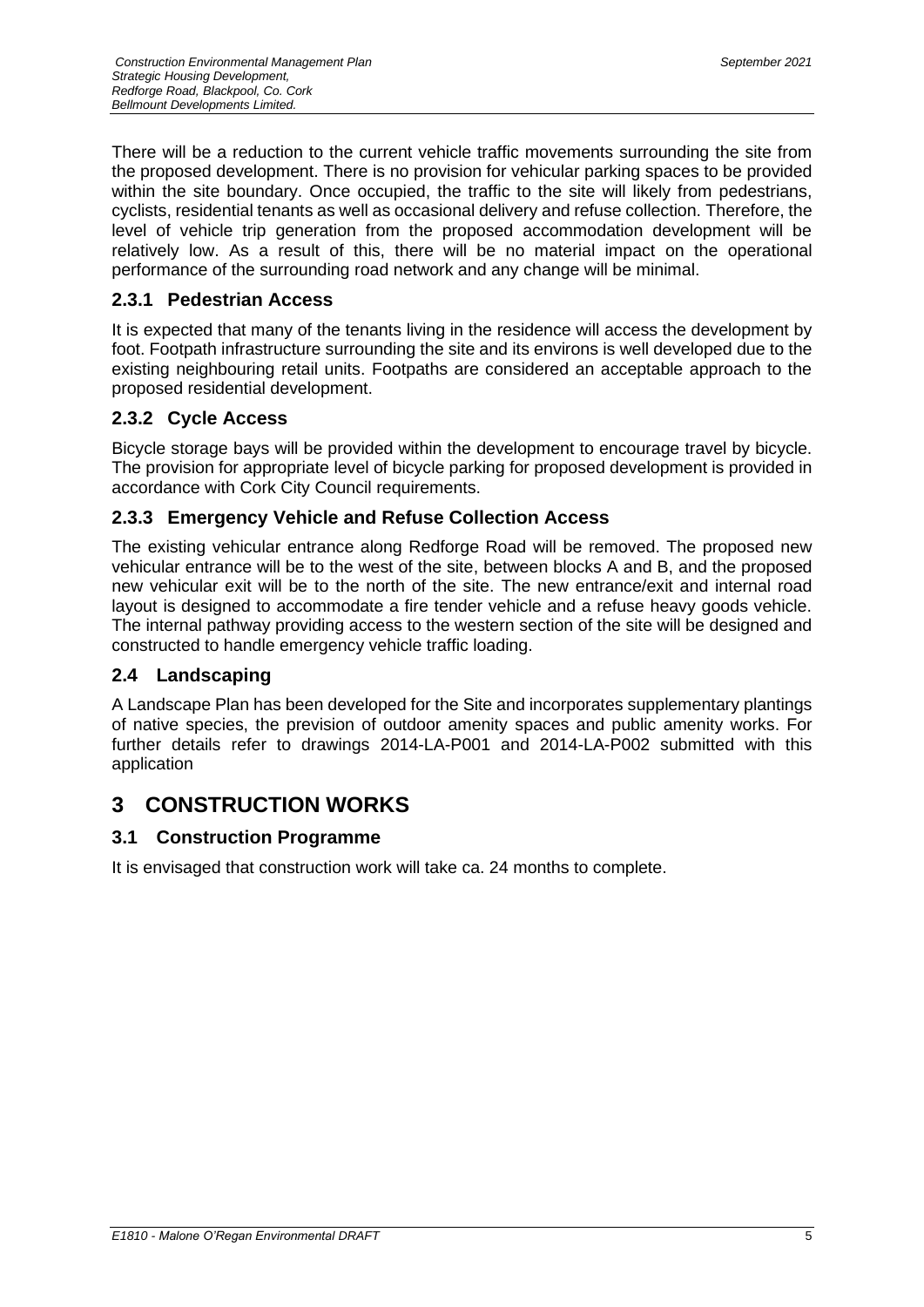#### **Table 3-1: Proposed Approximate Construction Programme**

<span id="page-11-0"></span>

| <b>Month</b><br><b>Stage</b>                           | $\blacktriangleleft$ | 2 <sup>1</sup> | $\overline{\mathbf{3}}$ | 4            | 5 <sup>5</sup> | $6\phantom{1}$ | 7 | $\bf{8}$     | 9            | 10           | 11           | 12           | 13 <sub>1</sub> | 14           | 15           | 16 <sup>1</sup> | 17           | 18           | 19           | 20           | 21           | 22           | 23           | 24           |
|--------------------------------------------------------|----------------------|----------------|-------------------------|--------------|----------------|----------------|---|--------------|--------------|--------------|--------------|--------------|-----------------|--------------|--------------|-----------------|--------------|--------------|--------------|--------------|--------------|--------------|--------------|--------------|
| Enabling and Demolition Works                          | $\checkmark$         | $\checkmark$   | $\checkmark$            |              |                |                |   |              |              |              |              |              |                 |              |              |                 |              |              |              |              |              |              |              |              |
| Earth works                                            |                      |                |                         | $\checkmark$ | ✓              | $\checkmark$   |   |              |              |              |              |              |                 |              |              |                 |              |              |              |              |              |              |              |              |
| Drainage installation                                  |                      |                |                         |              |                | $\checkmark$   | M |              |              |              |              |              |                 |              |              |                 |              |              |              |              |              |              |              |              |
| Piling, installation of foundations &<br>concrete slab |                      |                |                         |              |                |                |   | $\checkmark$ | $\checkmark$ | $\checkmark$ |              |              |                 |              |              |                 |              |              |              |              |              |              |              |              |
| <b>Building Structure</b>                              |                      |                |                         |              |                |                |   |              |              |              | $\checkmark$ | $\checkmark$ | $\checkmark$    | $\checkmark$ | $\checkmark$ |                 |              |              |              |              |              |              |              |              |
| Services installation and internal works               |                      |                |                         |              |                |                |   |              |              |              |              |              |                 |              | $\checkmark$ |                 | $\checkmark$ | $\checkmark$ | $\checkmark$ | $\checkmark$ | $\checkmark$ |              |              |              |
| Landscaping                                            |                      |                |                         |              |                |                |   |              |              |              |              |              |                 |              |              |                 |              |              |              |              | $\checkmark$ | $\checkmark$ | $\checkmark$ |              |
| Finishing                                              |                      |                |                         |              |                |                |   |              |              |              |              |              |                 |              |              |                 |              |              |              |              | $\checkmark$ | $\checkmark$ | $\checkmark$ | $\checkmark$ |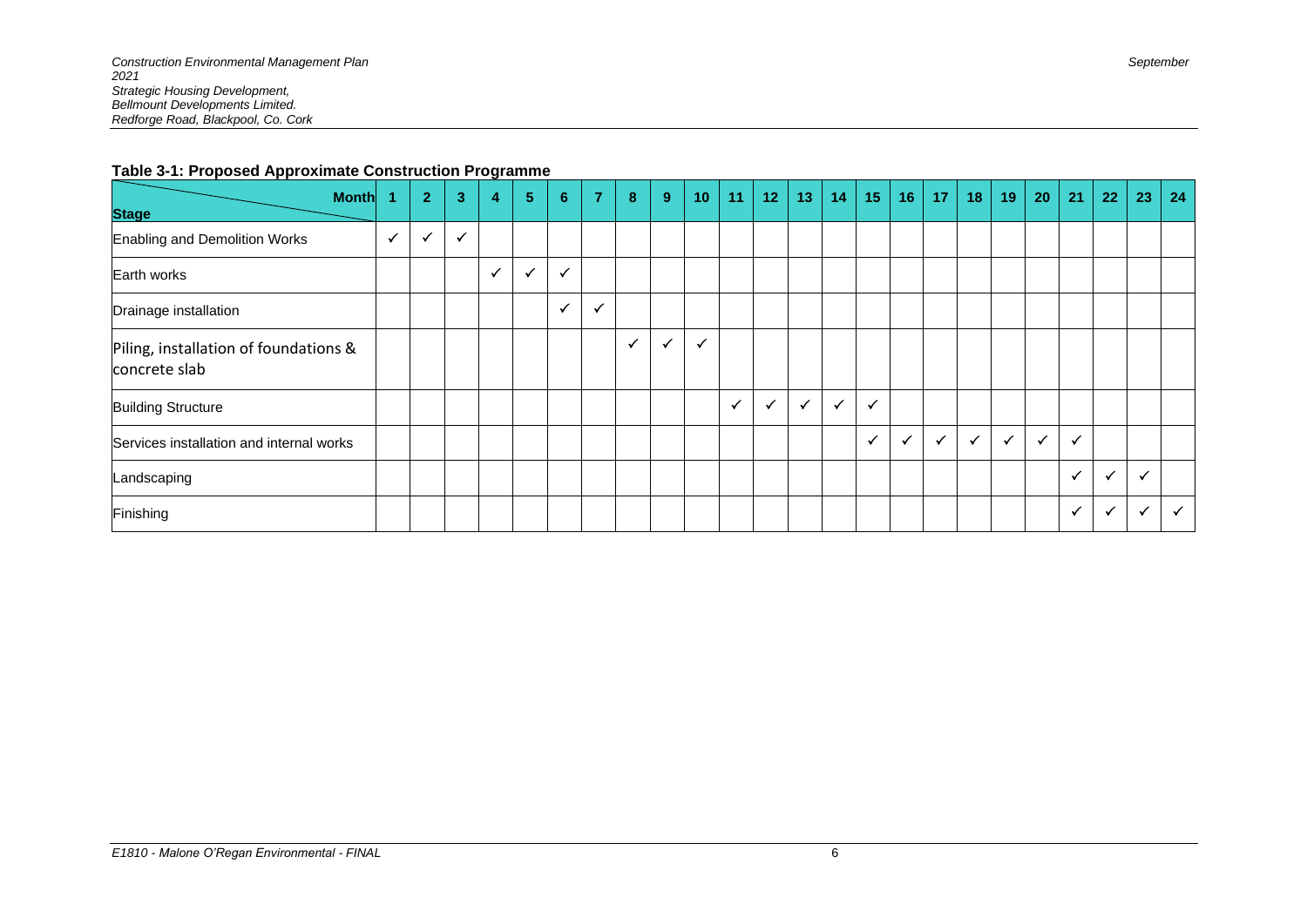## <span id="page-12-0"></span>**3.2 Construction Management Plan**

During the construction phase, the methods of working will comply with all relevant legislation and best practice in reducing the environmental impacts of the works. Although construction phase impacts are generally of a short-term duration and are localised in nature, the impacts will be reduced as far as practicable through compliance with current construction industry guidelines.

Construction Phase timelines will be as follows:

- 8:00am to 6:00pm Monday to Friday;
- 8:00am to 2:00pm on Saturdays; and,
- No work on Sundays or public holidays.

Construction works outside these hours will be limited to works necessary for health and safety reasons, to protect the environment or with prior agreement with the Planning Authority.

#### <span id="page-12-1"></span>**3.3 Construction Compound**

To ensure the efficient management of the construction works, a Temporary Construction Compound will be set up for the duration of the construction works. The compound will be located in the western portion of the Site. A temporary sewer and water supply connection will be put in place for personnel facilities for the duration of the works with prior approval from Irish Water.

During the initial stages of construction works, construction vehicles (i.e. Heavy Goods Vehicles (HGVs) are proposed to access the site via the existing entrances off Redforge Road which bounds the site to the east for the initial stages of the works. Once the buildings have progressed above ground level it is proposed to access the site from the west with vehicles exiting to the north operating a one way system.

#### <span id="page-12-2"></span>**3.4 Demolition and Construction Procedures**

During the demolition and construction phases of the proposed development potential environmental effects will be short-term and localised. Nonetheless, all works will comply with the relevant legislation, construction industry guidelines and best practice in order to reduce potential environmental impacts associated with the works. Where remaining potential impacts have been identified, additional mitigation measures will be employed to reduce, as far as practicable potential impacts.

All potential demolition phase environmental impacts will be addressed through the implementation of a comprehensive Demolition and Construction Waste Management Plan (DCWMP) in accordance with current best practice guidelines and will be submitted with the planning application. This plan will be agreed with Cork County Council (CCC) and relevant statutory bodies for the proposed works.

#### <span id="page-12-3"></span>**3.5 Earthworks**

Earthworks will include the excavation for the proposed attenuation tank and drainage system. Four (4No.) of existing fuel tanks, related fuel lines and existing hydrocarbon interceptor will also need to be excavated. Foundations for the buildings will be pilled, minimising earthworks requirements. Excavations across the site will be required to a depth of 0.4m which will be backfilled with 0.5m of clean engineering fill material.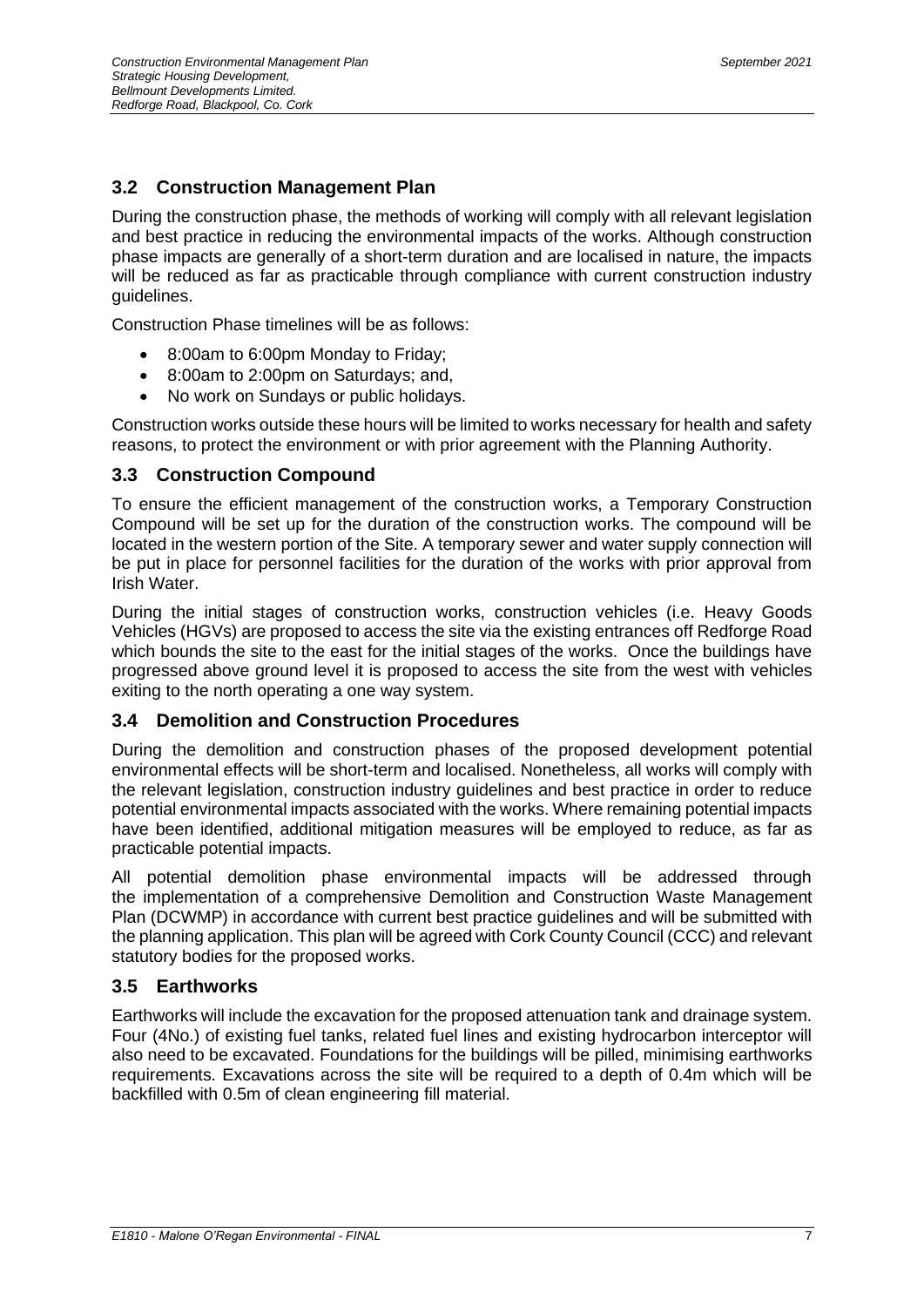# <span id="page-13-0"></span>**4 ENVIRONMENTAL MANAGEMENT FRAMEWORK**

# <span id="page-13-1"></span>**4.1 Environmental Policy**

The project will be carried out in accordance with the policies / objectives of the appointed Contractor's Environmental Policy and procedures.

## <span id="page-13-2"></span>**4.2 Objectives and Targets**

Environmental objectives for the construction phase will be developed and should refer to legal compliance and environmental good practice, these may include:

- Zero pollution incidents;
- Minimise disruption to residents;
- Reduce / avoid impacts on biodiversity; and,
- Minimise waste sent to landfill.

## <span id="page-13-3"></span>**4.3 Structure and Responsibilities**

A management structure that includes an organisational chart encompassing all staff responsible for environmental work will be included within the CEMP. This will set out the respective roles and responsibilities with regard to the environment and identify the nominated Construction Environmental Manager. Illustrative key roles and responsibilities are set out in Table 4-1 below.

| <b>Role</b>                                                                                 | <b>Responsibility</b>                                                                                                                                                                                                                                                                                                                            |  |  |  |  |
|---------------------------------------------------------------------------------------------|--------------------------------------------------------------------------------------------------------------------------------------------------------------------------------------------------------------------------------------------------------------------------------------------------------------------------------------------------|--|--|--|--|
| Project Manager/Construction<br><b>Environmental Manager</b>                                | Responsible for management of the construction phase of the project. Has<br>overall responsibility for the environmental performance of the project.                                                                                                                                                                                             |  |  |  |  |
| (Appointed Contractor)                                                                      | Responsible for implementing the CEMP during the construction phase to<br>ensure that waste is disposed of legally, economically and safely.                                                                                                                                                                                                     |  |  |  |  |
|                                                                                             | Ensure compliance with environmental legislation, consents, objectives,<br>targets and other environmental commitments, including those arising from the<br>Environmental Impact Assessment Report.                                                                                                                                              |  |  |  |  |
|                                                                                             | Responsible for reporting incidents and where required, communicating the<br>incident details to the client and relevant regulatory authorities.                                                                                                                                                                                                 |  |  |  |  |
|                                                                                             | Monitoring of the construction processes against the project objectives.                                                                                                                                                                                                                                                                         |  |  |  |  |
|                                                                                             | Liaison with all staff and local stakeholders dealing with any complaints or<br>queries from the public.                                                                                                                                                                                                                                         |  |  |  |  |
| Site Staff<br>Appointed<br>(Assigned<br>by<br>Contractor)                                   | To receive general environmental awareness training and undertake work in<br>accordance with Method Statement Briefings and toolbox talks. Trained<br>personnel to manage particular tasks such as, refuelling plant and equipment,<br>managing the stores, water quality monitoring and supervising the segregation<br>and collection of waste. |  |  |  |  |
| Environmental Clerk of Works /<br>Consultant<br>Appointed<br>(Assigned<br>by<br>Contractor) | To provide information relevant to construction that may assist the Contractor<br>to manage environmental aspects of the scheme and to ensure that the<br>Contractor complies with all the relevant legal requirements, commitments and<br>targets agreed for the scheme.                                                                        |  |  |  |  |
| (MOR)                                                                                       |                                                                                                                                                                                                                                                                                                                                                  |  |  |  |  |

#### <span id="page-13-5"></span>**Table 4-1: Roles and Responsibilities**

# <span id="page-13-4"></span>**4.4 Communication**

The CEMP will be distributed to the project team, including sub-contractors, to ensure that the environmental requirements are communicated effectively. Relevant staff and Contractors will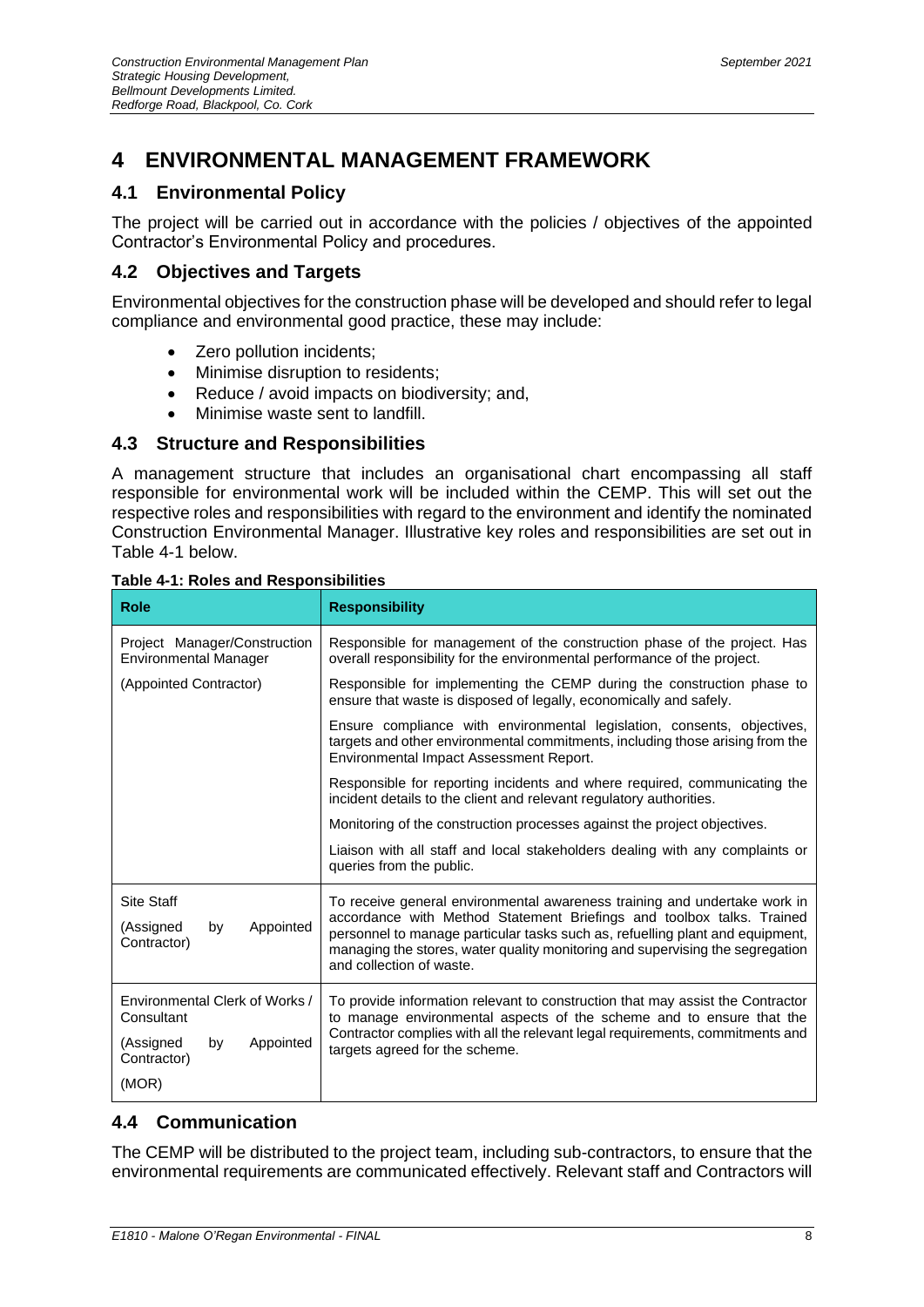also be briefed on key activities and environmentally sensitive operations. Project, client and company environmental policies, where available, should be displayed on-site.

The Contractor will define procedures for internal and external communication. The client may require that any communication with external parties such as environmental regulators or the public will be undertaken through a nominated client representative.

During the construction phase, internal communication will include regular progress meetings, which should cover:

- Training undertaken;
- Progress reports;
- Inspections, audits and non-conformance;
- Complaints received;
- Visits by external bodies and the outcome or feedback from such visits;
- Objective / target achievement, including reporting on environmental performance; and,
- External communication, including letter drops or meetings, and liaison with statutory authorities will be overseen by the Site Manager.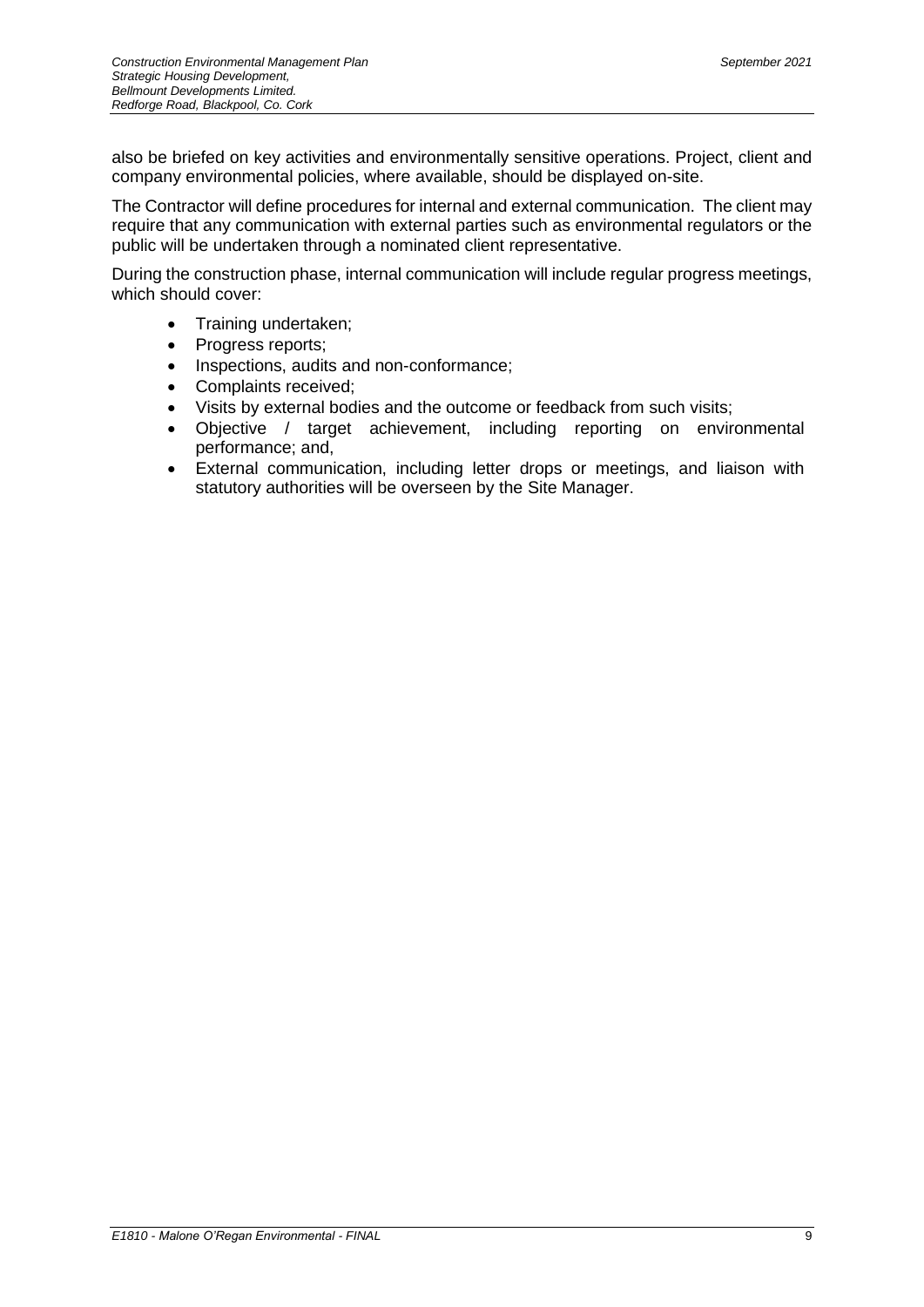# <span id="page-15-0"></span>**5 ENVIRONMENTAL RISK ASSESSMENT**

# <span id="page-15-1"></span>**5.1 Risk Classification**

The classification of the environmental risks, arising from the construction phase will follow the definitions of significance as outlined by the Environmental Protection Agency (EPA) for Environmental Impact Statements [11] as shown below in Table 5-1.

| <b>Magnitude of Impact</b><br><b>Importance / Sensitivity of Resource</b> |                         |                    |                 |                   |  |  |  |  |
|---------------------------------------------------------------------------|-------------------------|--------------------|-----------------|-------------------|--|--|--|--|
|                                                                           | <b>High</b>             | <b>Moderate</b>    | Low             | <b>Negligible</b> |  |  |  |  |
| Large                                                                     | <b>Very Substantial</b> | Substantial        | <b>Moderate</b> | Slight            |  |  |  |  |
| Medium                                                                    | <b>Substantial</b>      | <b>Substantial</b> | <b>Moderate</b> | Slight            |  |  |  |  |
| Small                                                                     | <b>Moderate</b>         | <b>Moderate</b>    | Slight          | Slight            |  |  |  |  |
| Negligible                                                                | Slight                  | Slight             | Slight          | <b>Negligible</b> |  |  |  |  |

#### <span id="page-15-3"></span>**Table 5-1: Rating Magnitude of Impact**

In addition to the assessment of risks arising from known sources, an assessment of risk for unplanned events/incidents on site were also assessed. These were rated as per the EPA 'Guidance on assessing and costing environmental liabilities' [11]. The methodology for the rating of likelihood and consequence are shown in Tables 5-2 and 5-3.

| Rating | <b>Likelihood</b> |                                       |
|--------|-------------------|---------------------------------------|
|        | Category          | <b>Description</b>                    |
|        | Trivial           | Very low chance of hazard occurring   |
|        | Low               | Low chance of hazard occurring.       |
|        | Medium            | Medium chance of hazard occurring.    |
| 4      | High              | High chance of hazard occurring       |
| 5      | Very High         | Very high chance of hazard occurring. |

#### <span id="page-15-4"></span>**Table 5-2: Rating of Likelihood of Risk Occurring**

#### <span id="page-15-5"></span>**Table 5-3: Rating of Consequence of Risk Occurring**

| <b>Rating</b> | <b>Consequence</b> |                                                              |  |  |  |  |
|---------------|--------------------|--------------------------------------------------------------|--|--|--|--|
|               | Category           | <b>Description</b>                                           |  |  |  |  |
|               | Trivial            | No impact or negligible change to the environment.           |  |  |  |  |
|               | Minor              | Minor impact / localised or nuisance.                        |  |  |  |  |
|               | Moderate           | Moderate impact to environment.                              |  |  |  |  |
| 4             | Major              | Severe impact to the environment                             |  |  |  |  |
|               | Massive            | Massive impact to a large area, irreversible in medium term. |  |  |  |  |

## <span id="page-15-2"></span>**5.2 Risk Identification**

In developing this CEMP, the following site-specific aspects were considered relevant to the construction phase:

- The location of the Site in the context of the surrounding area;
- The local road network:
- Local residences and businesses;
- The location of the Site in context of the closest water bodies;
- An increase in air and noise emissions during the construction stage; and,
- The biodiversity value of the Site and its surrounding habitats.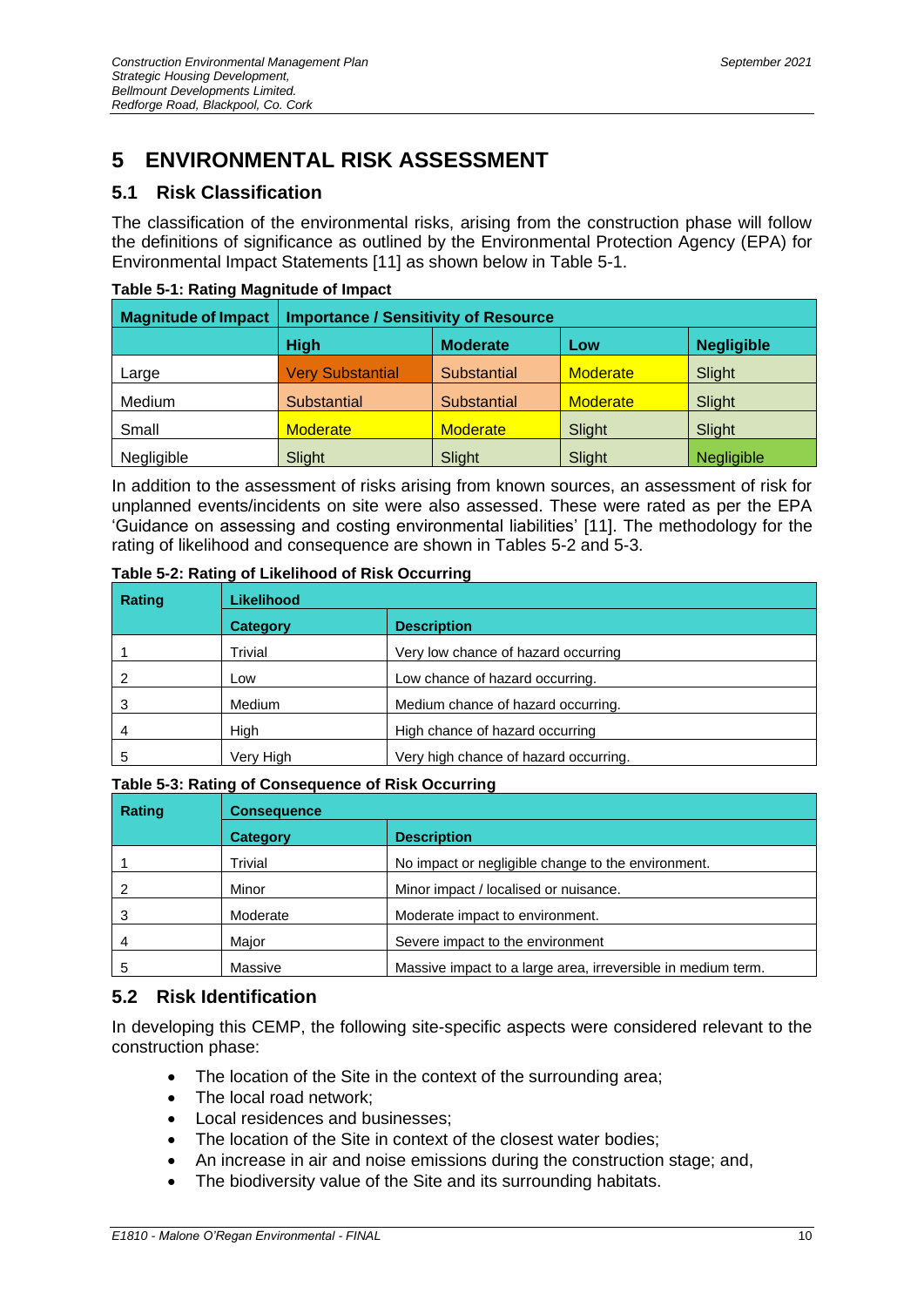Mitigation measures to prevent and manage likely environmental risks are outlined within Table 5-4.

Additionally, the following detailed site-specific plans will be completed by the appointed Principal Contractor, adhered to and incorporated into site works:

- Construction Stage Method Statement(s);
- Final Construction Environmental and Waste Management Plan (CEMP).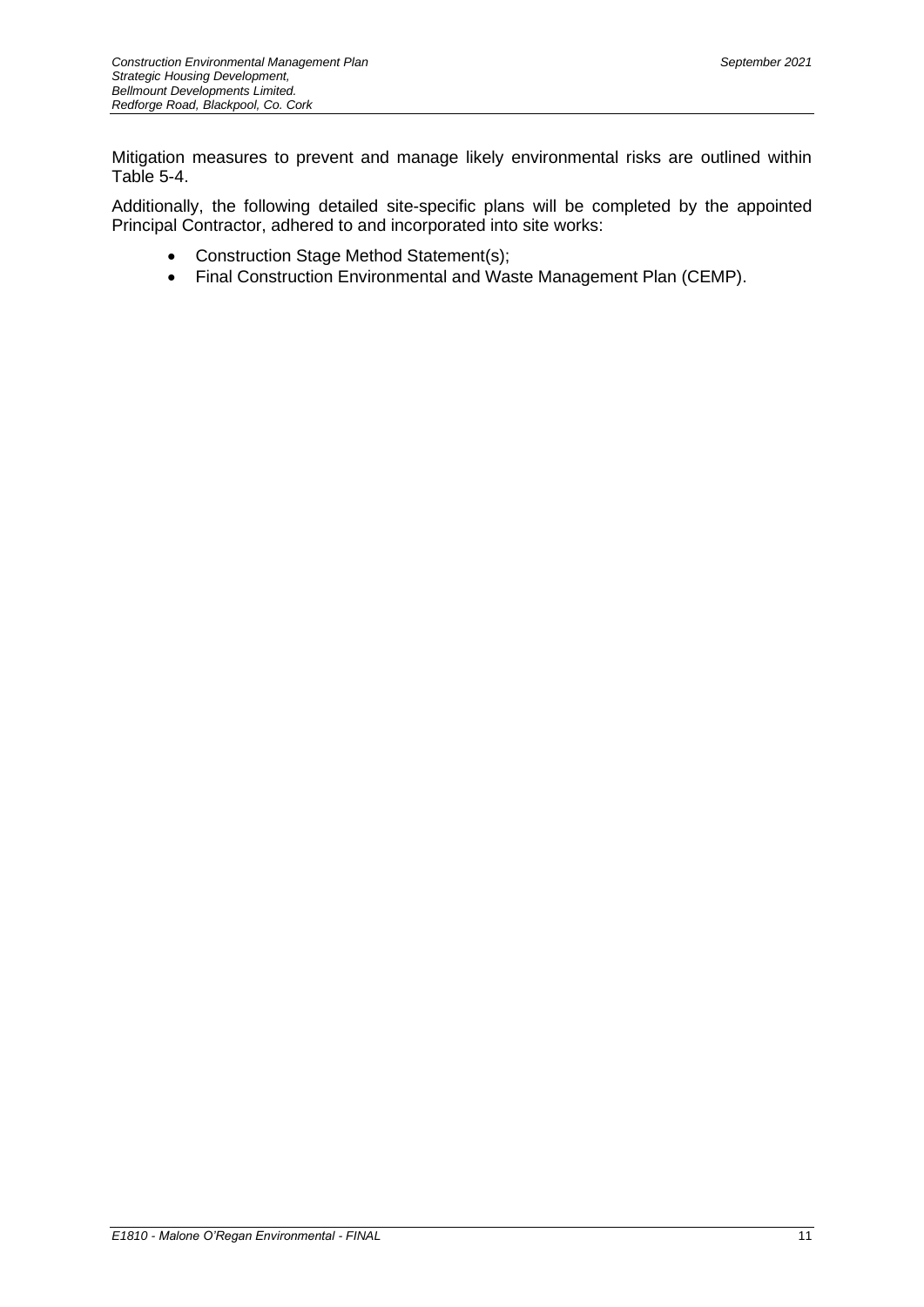<span id="page-17-0"></span>

| <b>Aspect of Construction</b>                   | <b>Potential Hazard</b>                                                                                                                             | <b>Consequence</b> | Likelihood | <b>Risk Management Procedures - Mitigation Measures</b>                                                                                                                                                                                                                                                                                                                                                                                                                                                                                                                                                                                                                                                                                                                                                                                                                                                                                                                                                                                                                                                                                                                                                                                                                                                                                                                                                                                                                                                                                                                                                                                                                                                                                                                                                                                                              |
|-------------------------------------------------|-----------------------------------------------------------------------------------------------------------------------------------------------------|--------------------|------------|----------------------------------------------------------------------------------------------------------------------------------------------------------------------------------------------------------------------------------------------------------------------------------------------------------------------------------------------------------------------------------------------------------------------------------------------------------------------------------------------------------------------------------------------------------------------------------------------------------------------------------------------------------------------------------------------------------------------------------------------------------------------------------------------------------------------------------------------------------------------------------------------------------------------------------------------------------------------------------------------------------------------------------------------------------------------------------------------------------------------------------------------------------------------------------------------------------------------------------------------------------------------------------------------------------------------------------------------------------------------------------------------------------------------------------------------------------------------------------------------------------------------------------------------------------------------------------------------------------------------------------------------------------------------------------------------------------------------------------------------------------------------------------------------------------------------------------------------------------------------|
| 1. Site Operations and<br>Design                | a. Potential nuisance towards public<br>(out of hour's activities).                                                                                 | Minor              | Low        | Normal construction hours will be restricted to 08:00 to 18:00<br>$\bullet$<br>Monday to Friday and 08:00 to 14:00pm on Saturday. No work on<br>Sundays or public holidays.                                                                                                                                                                                                                                                                                                                                                                                                                                                                                                                                                                                                                                                                                                                                                                                                                                                                                                                                                                                                                                                                                                                                                                                                                                                                                                                                                                                                                                                                                                                                                                                                                                                                                          |
|                                                 | b. Traffic                                                                                                                                          | Moderate           | Low        | Best practice measures and the Construction Traffic Management<br>Plan will be agreed with the planning authority in advance of<br>commencement of the works and implemented.<br>Hydrocarbon spill kits shall be in place on all site vehicles / plant.<br>• Adequate signage shall be provided on the public network identifying<br>the Site, access, speed limits etc.                                                                                                                                                                                                                                                                                                                                                                                                                                                                                                                                                                                                                                                                                                                                                                                                                                                                                                                                                                                                                                                                                                                                                                                                                                                                                                                                                                                                                                                                                             |
| 2.A Water Quality -<br><b>Suspension solids</b> | a. Suspended sediment due to run-<br>off from construction areas<br>entering the Bride River causing<br>potential<br>detriment to water<br>quality. | Moderate           | Medium     | Standard measures to control run-off will be incorporated into the<br>Method Statements, to include Construction Industry Research and<br>Information Association (CIRIA) 2001 C532 - Control of Water<br>Pollution from Construction Sites, Guidance for Consultants and<br>Contractors and CIRIA 2015 C741 Environmental Good Practice on<br>Site.<br>Excavations will be left open for minimal periods to avoid acting as<br>a conduit for surface water flows.<br>During the construction period appropriate containment measures,<br>sandbag or similar, shall be installed on site where material is<br>required to be stored temporarily, thus ensuring adequate<br>protection in silt-laden runoff draining off site.<br>• All construction works associated with the new drainage<br>infrastructure onsite will be completed, checked and cleaned<br>where required, in advance of discharging to the Bride River.<br>A silt fence or similar sediment control structure will be installed<br>along the western boundary of the Site to prevent sediment running<br>off into the Bride River;<br>• The Contractor shall ensure that sediment / silt-traps, and check<br>dams are regularly maintained during the construction phase.<br>Weather conditions will be considered when planning construction<br>$\bullet$<br>activities to minimise risk of run off from site.<br>Provision of 20m exclusion zones and barriers between any<br>stockpiled materials and any surface water features to prevent<br>sediment washing into the receiving water environment.<br>If dewatering is required as part of the proposed works e.g. in<br>$\bullet$<br>trenches for services in wet areas, water must be analysed to<br>determine how it is to be managed i.e. apply for a temporary<br>connection to the sewer from Irish Water or to removal offsite by a |

#### **Table 5-4: Site Specific Environmental Risk Assessment and Management**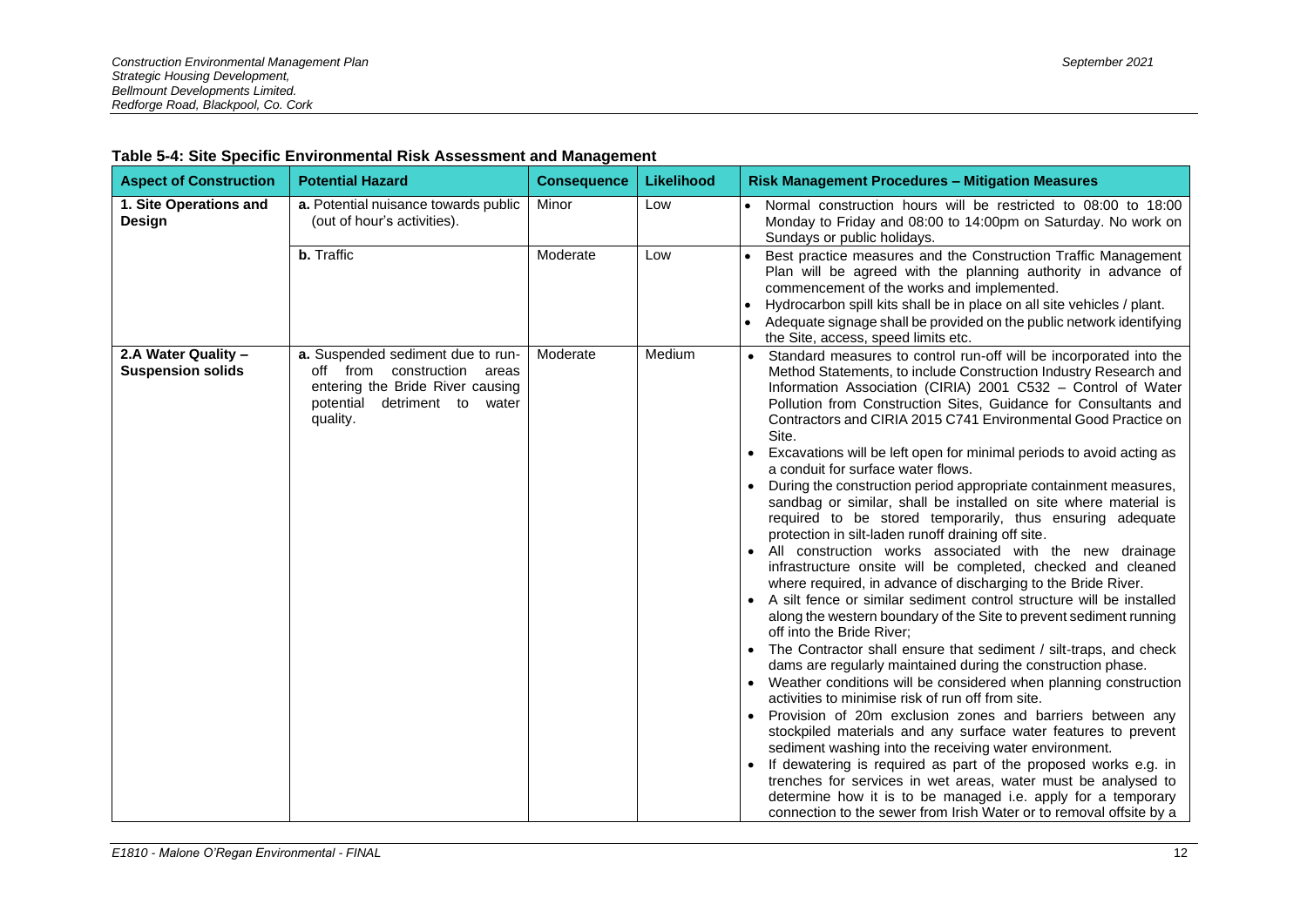| <b>Aspect of Construction</b>             | <b>Potential Hazard</b>                                                                                                      | <b>Consequence</b>       | Likelihood | <b>Risk Management Procedures - Mitigation Measures</b>                                                                                                                                                                                                                                                                                                                                                                                                                                                                                                                                                                                                                                                                                                                                                                                                                                                                                                                                                                                                                                                                                                                                                                                                                                                                                                                                                                                                                                                                                                                                                                 |
|-------------------------------------------|------------------------------------------------------------------------------------------------------------------------------|--------------------------|------------|-------------------------------------------------------------------------------------------------------------------------------------------------------------------------------------------------------------------------------------------------------------------------------------------------------------------------------------------------------------------------------------------------------------------------------------------------------------------------------------------------------------------------------------------------------------------------------------------------------------------------------------------------------------------------------------------------------------------------------------------------------------------------------------------------------------------------------------------------------------------------------------------------------------------------------------------------------------------------------------------------------------------------------------------------------------------------------------------------------------------------------------------------------------------------------------------------------------------------------------------------------------------------------------------------------------------------------------------------------------------------------------------------------------------------------------------------------------------------------------------------------------------------------------------------------------------------------------------------------------------------|
| 2.B Water Quality - Oil                   | a. Oil Spill/Oil leaking from bulk                                                                                           | Moderate                 | Low        | licensed contractor for disposal in accordance with all relevant<br>waste regulations.<br>Entry by plant equipment, machinery, vehicles and construction<br>personnel into watercourses, wet drainage ditches or the river<br>riparian zones shall not be permitted.<br>• All routes used for construction traffic shall be protected against<br>migration of soil or wastewater into watercourses.<br>An environmental clerk of works shall be engaged to periodically<br>inspect all elements of the works for their entire duration.<br>Emergency response procedures will be put in place.<br>Any oils fuels and potential pollution substances shall be stored on<br>hardstanding or within a suitably bunded area.<br>All materials shall be stored at the main contractor compound and                                                                                                                                                                                                                                                                                                                                                                                                                                                                                                                                                                                                                                                                                                                                                                                                                           |
| & other construction<br>related chemicals | container to ground / surface<br>water. Oil pollution is known to<br>cause significant damage to the<br>aquatic environment. |                          |            | transported to the works zone immediately prior to construction.<br>Appropriate containment facilities will be provided to ensure that<br>any spills from vehicles are contained and removed off-site.<br>Adequate stocks of absorbent materials, such as sand or<br>commercially available spill kits shall be available.<br>The Contractor shall ensure that all personnel working on-site are<br>$\bullet$<br>trained in pollution incident control response.<br>A regular review of weather forecasts of heavy rainfall is required.<br>$\bullet$<br>No storage of hydrocarbons or any polluting chemicals will occur<br>$\bullet$<br>within 20m of watercourses or surface water features.<br>Any diesel or fuel oils stored on site will be bunded to 110% of the<br>$\bullet$<br>capacity of the storage tank.<br>Re-fuelling of plant will not occur within 20m of any watercourse<br>or surface water feature and only in bunded refuelling areas.<br>Design and installation of fuel tanks to be in accordance with best<br>$\bullet$<br>practice guidelines.<br>Drip trays and spill kits will be kept available on site.<br>$\bullet$<br>Cabins, containers, workshops, plant, materials storage and<br>$\bullet$<br>storage tanks shall not be located within 20m of the River.<br>Prior to any works commencing, all construction equipment will be<br>checked to ensure that they are mechanically sound, to avoid<br>leaks of oil, fuel, hydraulic fluids and grease.<br>Existing drainage and fuel / oil interceptors will be maintained until<br>they are ready to be replaced or are decommissioned. |
|                                           | Oil<br>spill<br>refuelling<br>during<br>b.<br>operations.                                                                    | Moderate (low<br>volume) | Low        | Refuelling of plant and machinery will be completed in a controlled<br>manner using drip trays (bunded container trays).                                                                                                                                                                                                                                                                                                                                                                                                                                                                                                                                                                                                                                                                                                                                                                                                                                                                                                                                                                                                                                                                                                                                                                                                                                                                                                                                                                                                                                                                                                |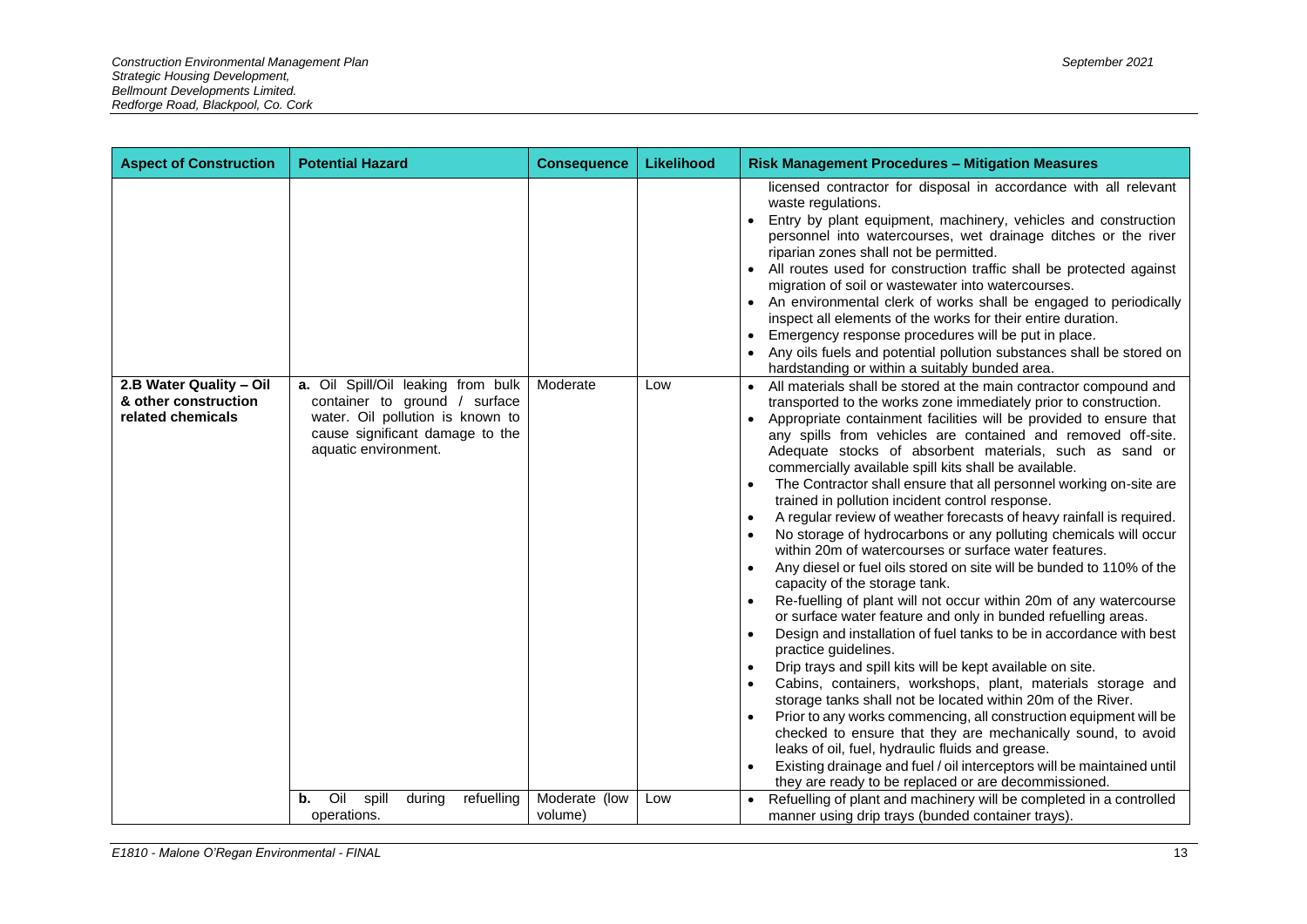| <b>Aspect of Construction</b>        | <b>Potential Hazard</b>                                                                                                     | <b>Consequence</b> | Likelihood | <b>Risk Management Procedures - Mitigation Measures</b>                                                                                                                                                                                                                                                                                                                                                                                                                                                                                                                                                                                                                                                                                                                                                                                                                                                                                                                                                                                                                                                                                                                                                                                                                                                                                                                                                                                                                                                                                                                                                                                                                                                                                                                                                                                                                                                                                                                                                                                                                                                                                                                                                                                           |
|--------------------------------------|-----------------------------------------------------------------------------------------------------------------------------|--------------------|------------|---------------------------------------------------------------------------------------------------------------------------------------------------------------------------------------------------------------------------------------------------------------------------------------------------------------------------------------------------------------------------------------------------------------------------------------------------------------------------------------------------------------------------------------------------------------------------------------------------------------------------------------------------------------------------------------------------------------------------------------------------------------------------------------------------------------------------------------------------------------------------------------------------------------------------------------------------------------------------------------------------------------------------------------------------------------------------------------------------------------------------------------------------------------------------------------------------------------------------------------------------------------------------------------------------------------------------------------------------------------------------------------------------------------------------------------------------------------------------------------------------------------------------------------------------------------------------------------------------------------------------------------------------------------------------------------------------------------------------------------------------------------------------------------------------------------------------------------------------------------------------------------------------------------------------------------------------------------------------------------------------------------------------------------------------------------------------------------------------------------------------------------------------------------------------------------------------------------------------------------------------|
| 2.C Water Quality -<br><b>Cement</b> | a. Cement and Concrete entering<br>waters resulting in water pollution<br>contamination<br>to<br>the<br>and<br>environment. | Moderate           | Low        | • Fuel containers will be stored within a secondary containment<br>system, e.g. bunds for static tanks or a drip tray for mobile<br>containers. Bunds for the storage of hydrocarbons and chemicals<br>will have a holding capacity of 110% of the volume to be stored.<br>Only emergency breakdown maintenance will be carried out on-<br>site.<br>Emergency procedures and spillage kits will be available and<br>$\bullet$<br>construction staff will be familiar with emergency procedures.<br>Fuel and oil stores including tanks and drums will be regularly<br>inspected for leaks and signs of damage.<br>Drip trays will be used for fixed or mobile plant such as pumps and<br>generators in order to retain oil leaks and spills.<br>Only designated trained operators will be authorised to refuel plant<br>on-site.<br>Procedures and contingency plans will be set up to deal with<br>emergency accidents or spills.<br>An emergency spill kit with oil boom, absorbers etc. will be kept on-<br>site for use in the event of an accidental spill.<br>Existing drainage and fuel / oil interceptors will be maintained until<br>they are ready to be replaced or decommissioned.<br>All concrete pours will be carefully planned to avoid any impacts;<br>$\bullet$<br>Water supply points, if required, will be agreed with the appointed<br>Contractor in advance of the works.<br>Shutters will be designed to prevent failure. Grout loss will be<br>prevented from shuttered pours by ensuring that all joints between<br>panels achieve a close fit or that they are sealed.<br>• Chemicals used will be biodegradable where possible.<br>Any spillages will be cleaned up immediately and disposed of<br>correctly.<br>Where concrete is to be placed by means of a skip, the opening<br>gate of the delivery chute will be securely fastened to prevent<br>accidental opening.<br>Where possible, concrete skips, pumps and machine buckets will<br>be prevented from slewing over water when placing concrete.<br>• Concrete washout of trucks and larger plant should not occur on<br>site:<br>Concrete washing from smaller equipment will be collected and<br>disposed of off-site, not to the on-site drainage system; |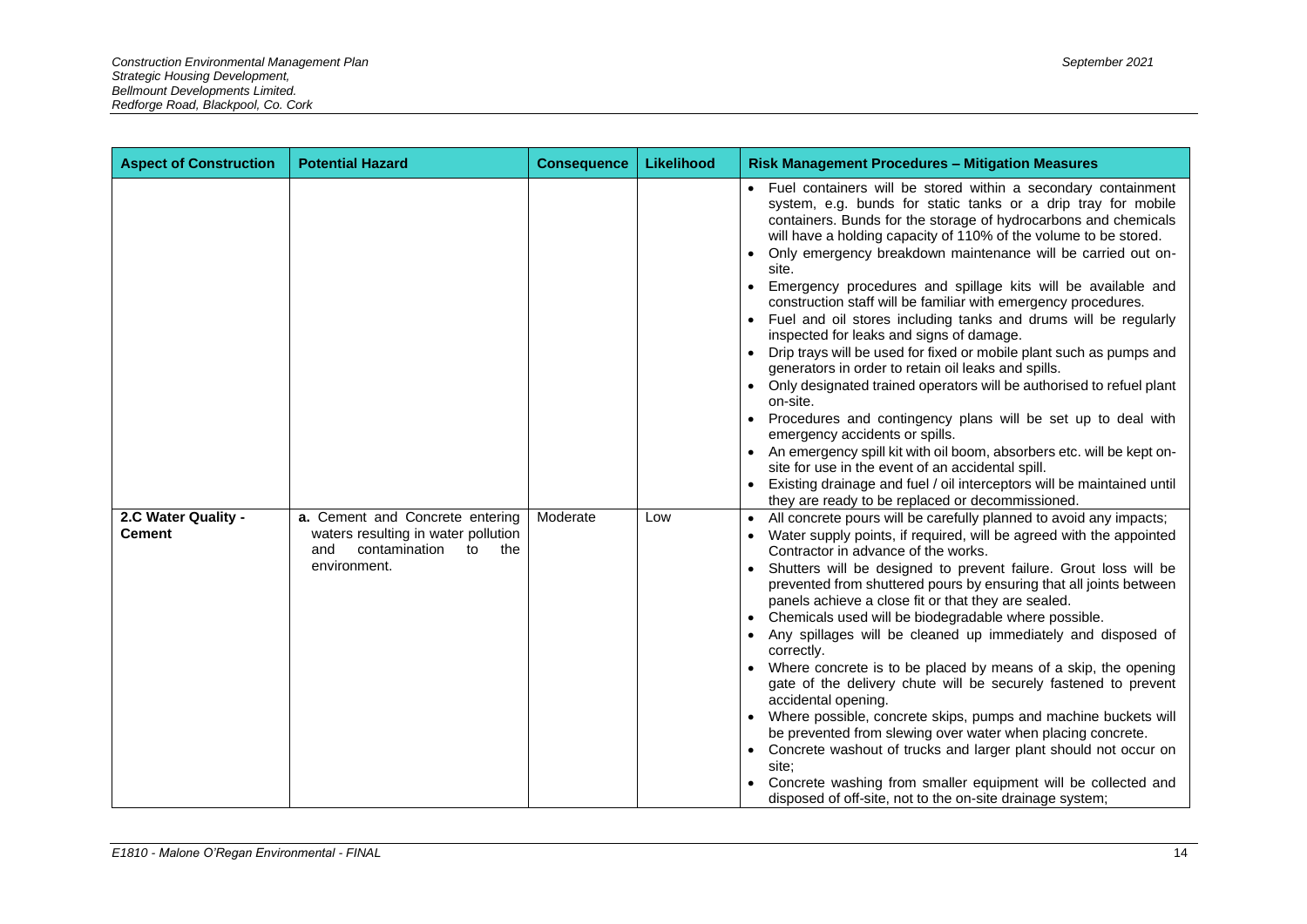| <b>Aspect of Construction</b> | <b>Potential Hazard</b>                                                                                                                         | <b>Consequence</b> | <b>Likelihood</b> | <b>Risk Management Procedures - Mitigation Measures</b>                                                                                                                                                                                                                                                                                                                                                                                                                                                                                                                                                                                                                                                                                   |
|-------------------------------|-------------------------------------------------------------------------------------------------------------------------------------------------|--------------------|-------------------|-------------------------------------------------------------------------------------------------------------------------------------------------------------------------------------------------------------------------------------------------------------------------------------------------------------------------------------------------------------------------------------------------------------------------------------------------------------------------------------------------------------------------------------------------------------------------------------------------------------------------------------------------------------------------------------------------------------------------------------------|
|                               |                                                                                                                                                 |                    |                   | • Surplus concrete will be returned to batch plant or off-site concrete<br>wash facility after completion of a pour.                                                                                                                                                                                                                                                                                                                                                                                                                                                                                                                                                                                                                      |
| 3. Earthworks                 | Encountering<br>contaminated<br>а.<br>materials during excavation works                                                                         | Moderate           | Very High         | Earthworks in the vicinity of the existing forecourt and underground<br>tanks will be supervised by a suitably qualified environmental<br>consultant:<br>All excavated contaminated soils will be segregated, sampled and<br>$\bullet$<br>be removed off site in a timely manner, in accordance with the<br>relevant waste legislation;<br>• Further measures are included in the Site Investigation report<br>submitted with this application.<br>Visual and olfactory indicators of contamination may include the                                                                                                                                                                                                                       |
|                               |                                                                                                                                                 |                    |                   | following;<br>• Asbestos Containing Materials (ACMs) - board, pipe, free<br>fibres and fragments;<br>Refuse material (other than concrete and brick);<br>Odour (petroleum, oil, creosote, solvent, sulphur & gas); and<br>Discoloured soil (black/green staining is most common);<br>If any unexpected materials are identified during the excavation                                                                                                                                                                                                                                                                                                                                                                                     |
|                               |                                                                                                                                                 |                    |                   | process which differ from those outlined in the Site Investigation<br>Report, works should cease in the area. The area should be fenced<br>off with barrier tape (2.0m buffer zone) and a competent person<br>contacted. The competent person will advise on how to safely proceed<br>which may require a visual inspection/sampling/analysis and /or<br>further investigations.                                                                                                                                                                                                                                                                                                                                                          |
| 4. Waste Management           | a. Incorrect management of general<br>Municipal Wastes /<br>welfare<br>facilities resulting in litter on-site<br>and / or attraction of rodents | Moderate           | High              | • Should hazardous waste be encountered during construction (such<br>as contaminated soils), it will be segregated, contained, classified,<br>transported and disposed of by appropriately permitted waste<br>contractors in accordance with all relevant national and<br>international waste legislation (Refer to C&DWMP for further<br>details).<br>Measures will be implemented to minimise waste and ensure<br>$\bullet$<br>correct handling storage and disposal of waste.<br>During the construction phase, covered skips should be available<br>$\bullet$<br>across the Site to allow for appropriate segregation of wastes in<br>accordance with existing legislation.<br>No burning of waste material shall take place on site. |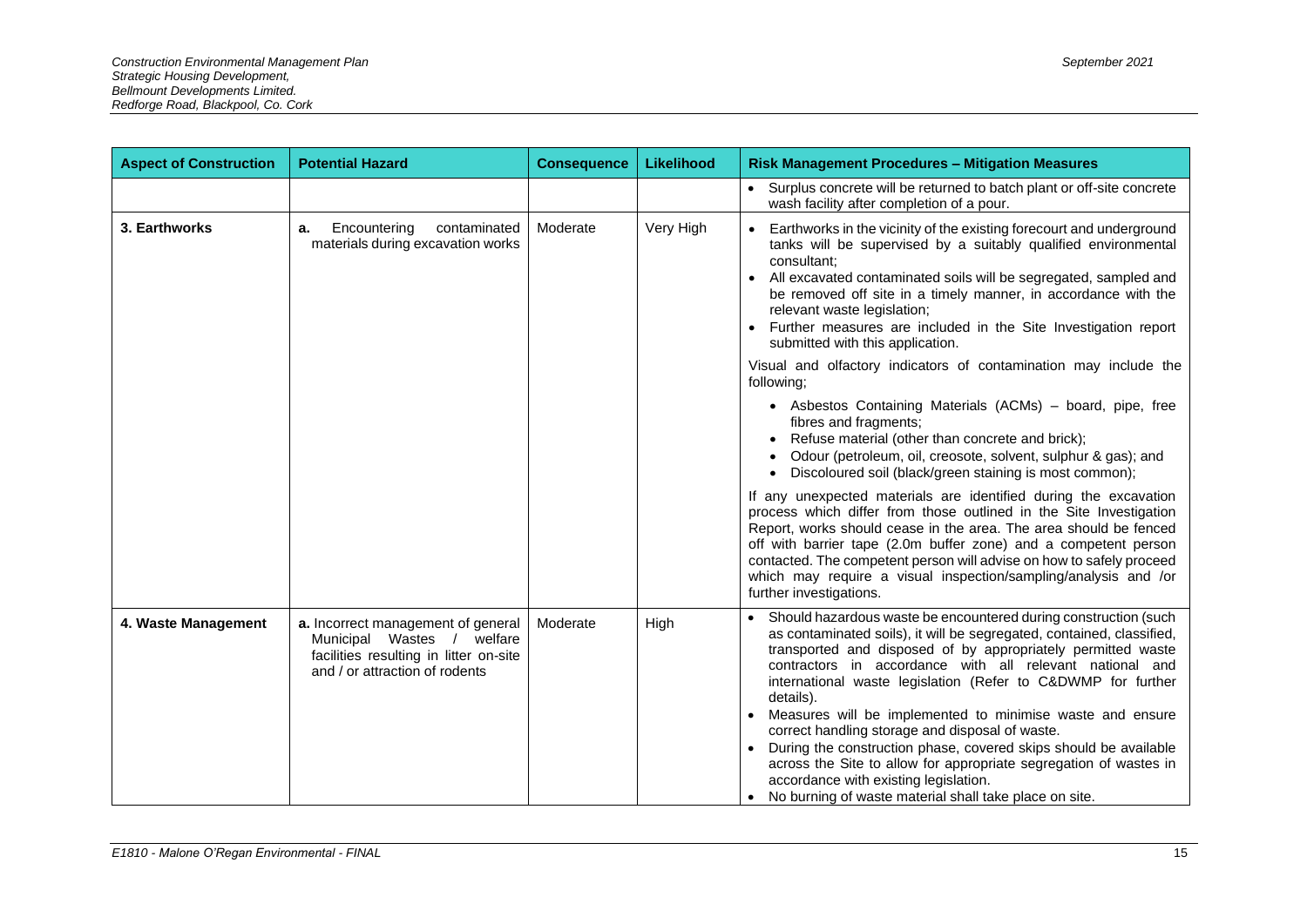| <b>Aspect of Construction</b>         | <b>Potential Hazard</b>                                                                                                          | <b>Consequence</b> | Likelihood | <b>Risk Management Procedures - Mitigation Measures</b>                                                                                                                                                                                                                                                                                                                                                                                                                                                                                                                                                                                                                                                                                                                                                                                                                                                                                                                                      |
|---------------------------------------|----------------------------------------------------------------------------------------------------------------------------------|--------------------|------------|----------------------------------------------------------------------------------------------------------------------------------------------------------------------------------------------------------------------------------------------------------------------------------------------------------------------------------------------------------------------------------------------------------------------------------------------------------------------------------------------------------------------------------------------------------------------------------------------------------------------------------------------------------------------------------------------------------------------------------------------------------------------------------------------------------------------------------------------------------------------------------------------------------------------------------------------------------------------------------------------|
| 5. Nuisance - Dust / Dirt             | a. Generation of dust leading to dust<br>soiling at receptors                                                                    | Moderate           | Low        | • All potential demolition phase environmental impacts will be<br>addressed through the implementation of a comprehensive<br>Demolition and Construction Waste<br>Construction and<br>Management Plan (C&DWMP) in accordance with current best<br>practice guidelines. This plan will be agreed with the planning<br>authority and relevant statutory bodies for the proposed works.<br>Road cleaning and dust minimisation procedures will be put in<br>place by the contractor for the duration of the works                                                                                                                                                                                                                                                                                                                                                                                                                                                                               |
| 6. Nuisance - Noise                   | <b>a.</b> Generation of noise resulting in<br>loss of amenity to the local area<br>and cause disruption to the local<br>species; | Moderate           | Medium     | A noise complaint procedure shall be implemented;<br>$\bullet$<br>A solid and continuous hoarding shall be erected across the entire<br>$\bullet$<br>Site perimeter;<br>Onsite vehicles/equipment shall be throttled down/switched off<br>$\bullet$<br>when not in use;<br>Selection of low noise rated machinery and equipment;<br>$\bullet$<br>Use of acoustic enclosures/screens where applicable;<br>Isolation of vibrational sources such as pumps/compressors<br>where required;<br>Cut off trenches to isolate vibration transmission path installed<br>$\bullet$<br>where required; and<br>Noise compliance monitoring is undertaken<br>$\bullet$                                                                                                                                                                                                                                                                                                                                    |
| 10. Biodiversity<br><b>Protection</b> | a. Impacts on specific flora and<br>fauna                                                                                        | Moderate           | Medium     | ECoW will inspect the Site in advance of works commencing and<br>will undertake site inspections as required during the works, to<br>ensure that all works will be completed in line with the CEMP and<br>all wildlife legislation.<br>Protection for Birds Section 40 of the Wildlife Act 1976, as<br>$\bullet$<br>amended by Section 46 of the Wildlife (Amendment) Act 2000,<br>restricts the cutting, grubbing, burning or destruction by other<br>means of vegetation growing on uncultivated land or in hedges or<br>ditches during the nesting and breeding season for birds and<br>wildlife, from 1st March to 31st August. The management of<br>vegetation (including trees and scrub) will be restricted to outside<br>the bird breeding season.<br>In the event that works need to be undertaken within the main<br>breeding season, this would be undertaken in consultation with<br>NPWS.<br>Refer to the EcIA submitted with the application for further details.<br>$\bullet$ |
|                                       | <b>b.</b> Impacts on water quality and<br>therefore aquatic ecology                                                              | Moderate           | Low        | Measures to protect water quality addressed in points $2A - 2C$<br>$\bullet$<br>above will also protect aquatic ecology<br>Refer to the EcIA submitted with the application for further details.<br>$\bullet$                                                                                                                                                                                                                                                                                                                                                                                                                                                                                                                                                                                                                                                                                                                                                                                |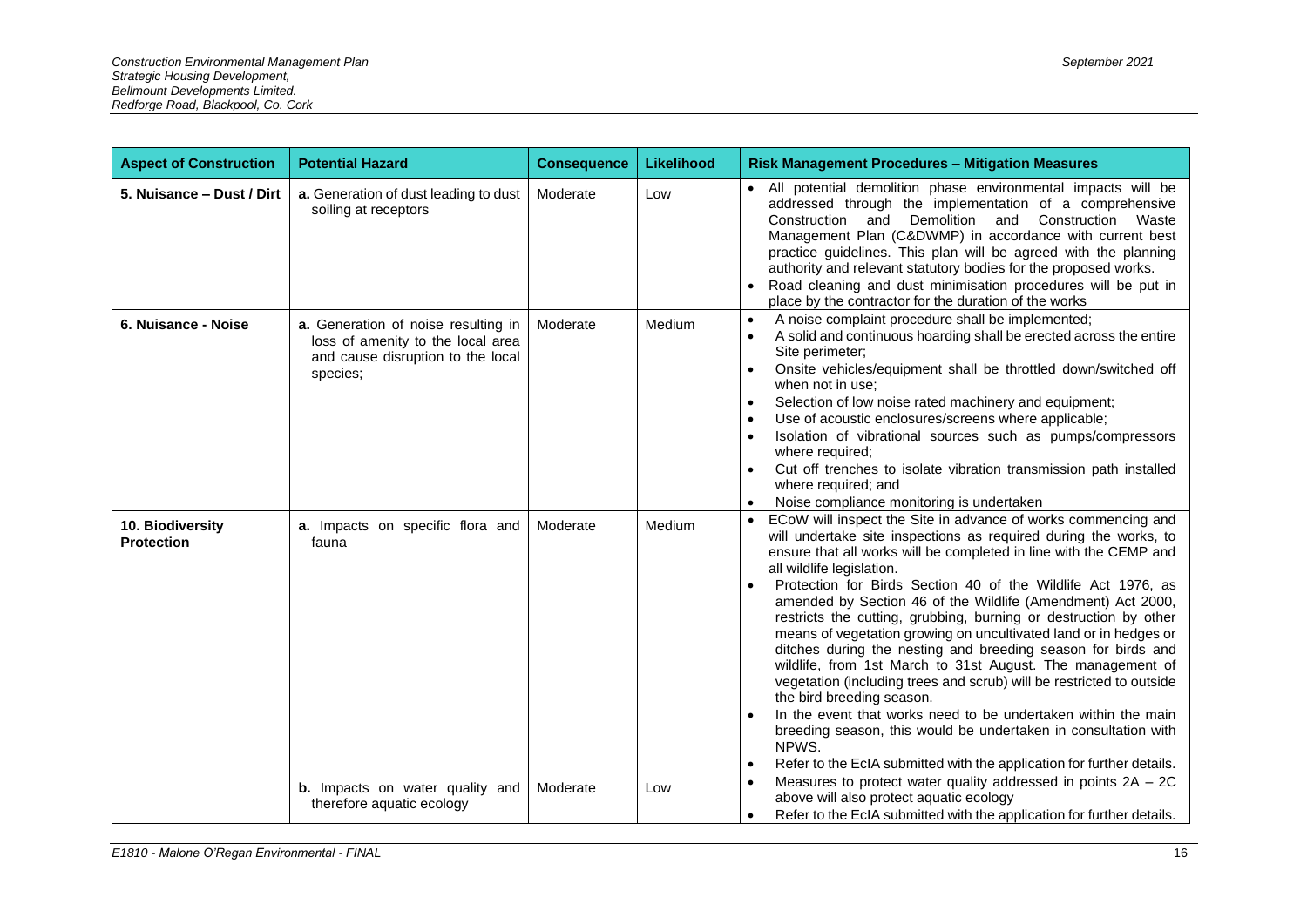| <b>Aspect of Construction</b> | <b>Potential Hazard</b>             | <b>Consequence</b> | <b>Likelihood</b> | <b>Risk Management Procedures - Mitigation Measures</b>                                                                                                                                                                                                                                                                                                                                                                                                                                                                                                                                                                                                                                                                                                                                                           |
|-------------------------------|-------------------------------------|--------------------|-------------------|-------------------------------------------------------------------------------------------------------------------------------------------------------------------------------------------------------------------------------------------------------------------------------------------------------------------------------------------------------------------------------------------------------------------------------------------------------------------------------------------------------------------------------------------------------------------------------------------------------------------------------------------------------------------------------------------------------------------------------------------------------------------------------------------------------------------|
|                               | c. Impacts on Bats                  | Moderate           | Medium            | Immediately prior to works on the roof structure / demolition of the<br>$\bullet$<br>building, an updated building inspection and emergence / dawn<br>re-entry survey will be required to confirm the presence / absence<br>of roosting bats within the building;<br>If bats are found to be roosting within the building, then further<br>$\bullet$<br>measures may need to be considered in order to protect bats<br>against any disturbance (i.e. lighting or noise levels). The NPWS<br>will be consulted for advice and a delegation licence will be if<br>required; and,<br>The findings of the updated bat surveys will be submitted to the<br>$\bullet$<br>planning authority prior to the commenced of the demolition<br>works.<br>Refer to the EcIA submitted with the application for further details. |
|                               | d. Impacts on Otters                | Moderate           | Low               | Measures to protect water quality will help in the protection of the<br>local Otter population.<br>Refer to the EcIA submitted with the application for further details.                                                                                                                                                                                                                                                                                                                                                                                                                                                                                                                                                                                                                                          |
| 11. Invasive Species          | a. Spread of Invasive Alien Species | Minor              | Low               | All vehicles, machinery and any other equipment used for the<br>works will be washed prior to its use at the Site to prevent the<br>import of plant material or seeds;<br>Before machinery or equipment is unloaded at the Site, equipment<br>$\bullet$<br>will be visually inspected to ensure that all adherent material and<br>debris has been removed;<br>Any vehicles and machinery that are not clean will not be permitted<br>$\bullet$<br>entry to the Site:<br>All materials to be imported to the Site including additional planting<br>$\bullet$<br>will be sourced from a reputable supplier and records of all material<br>and supplies will be maintained; and,                                                                                                                                     |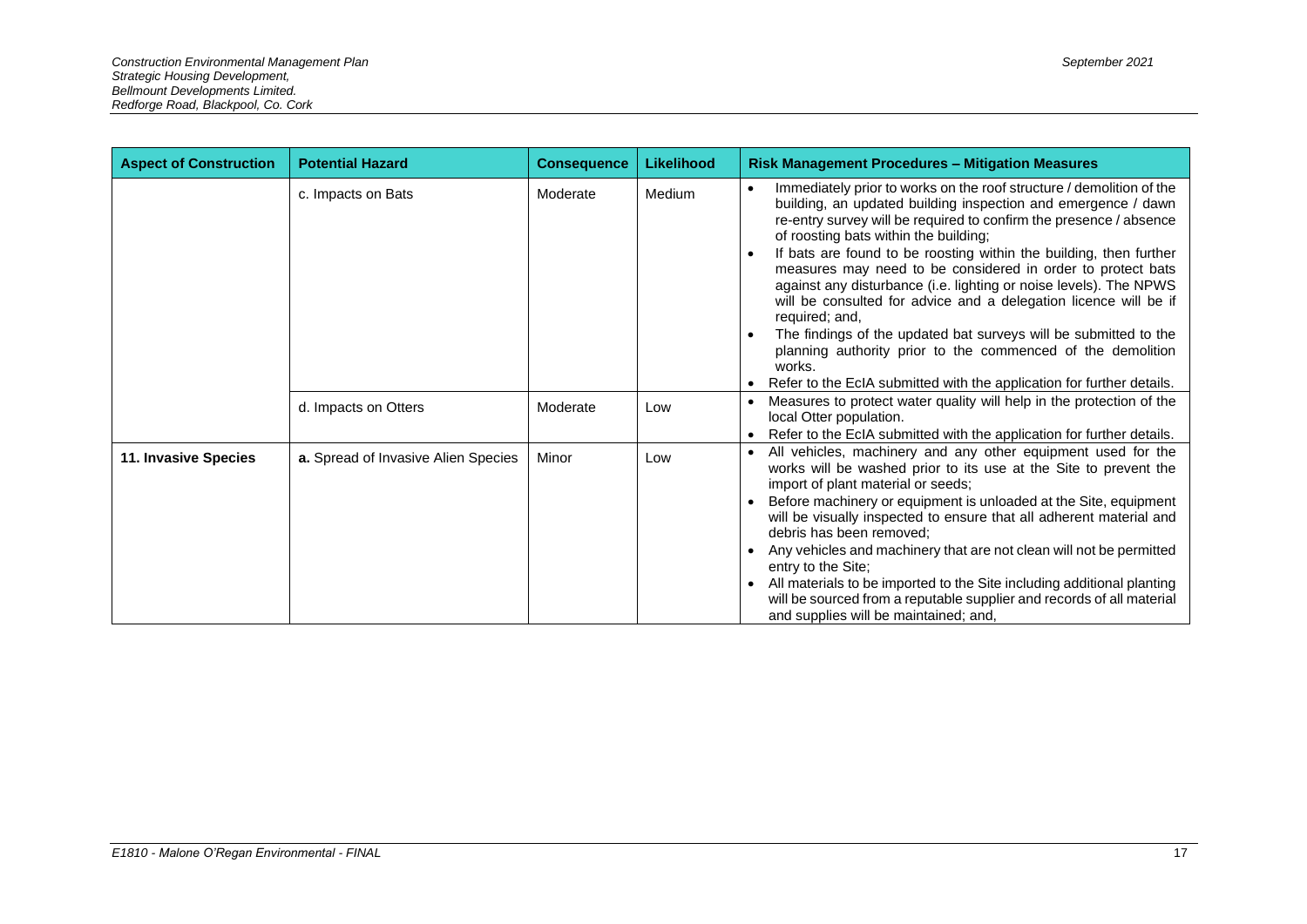# <span id="page-23-0"></span>**6 EMERGENCY MANAGEMENT PLAN**

Although, the Site will be managed, there remains a low risk from unexpected occurrences, such as accidental spillages on-site, which may result in environmental pollution. Incidents onsite will follow a similar emergency response template. This template is outlined in the schematic presented in Figure 6-1 below:

<span id="page-23-2"></span>**Figure 6-1: Site Incident Response**



#### <span id="page-23-1"></span>**6.1 Incident Response**

Where an environmental incident is identified then, it will be reported to the on-duty Project Manager and thereafter the Health and Safety Officer. Each incident will have the following information gathered and reported:

- Location of the incident;
- Time and date: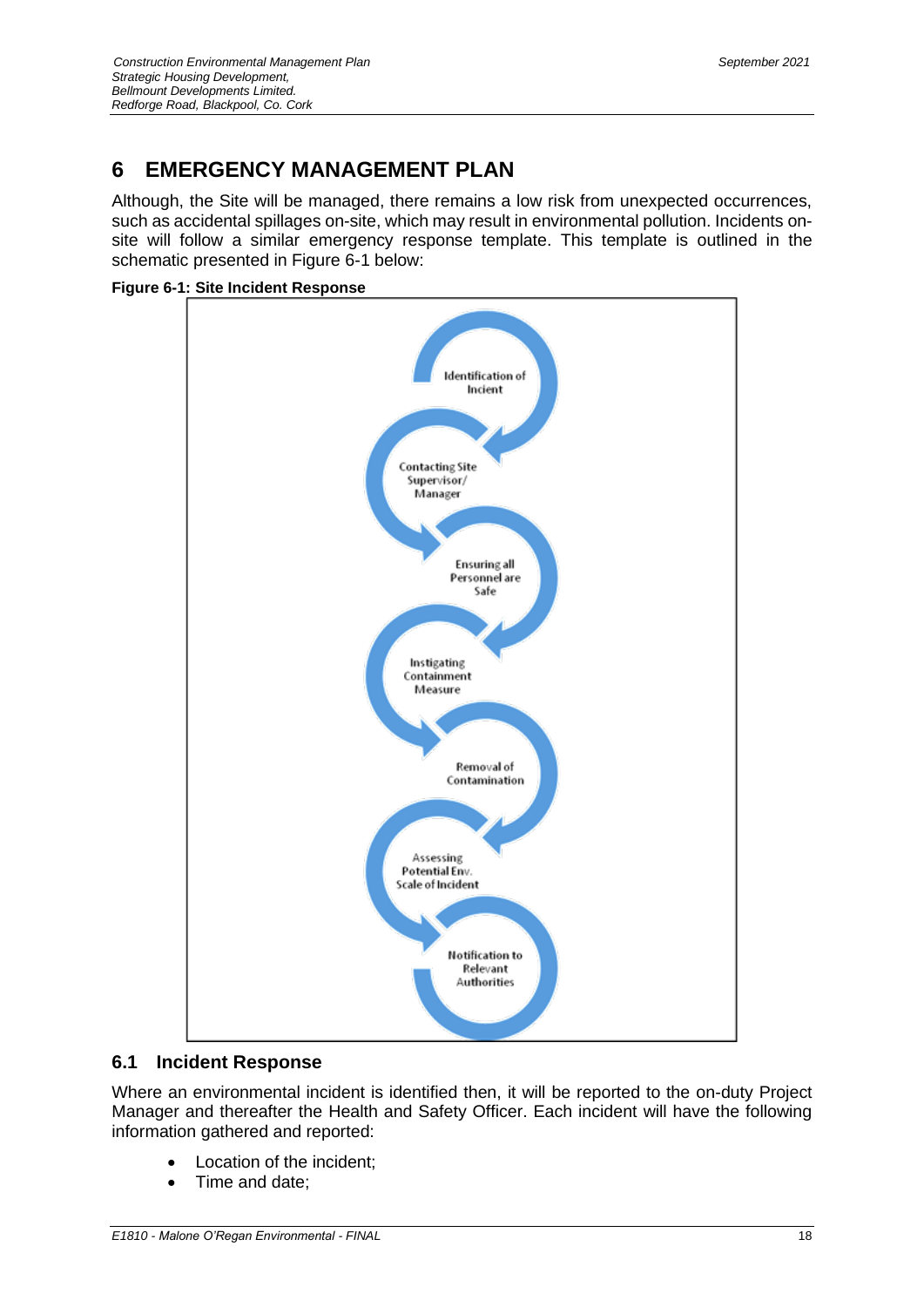- Scale of the incident;
- Nature of the incident, including any specific environmental dangers;
- Remediation actions taken:
- Name of personnel noting the incident, and who they work for; and,
- Any other relevant details.

Works in the vicinity of the incident must be stopped until the incident is resolved and an allclear is issued by the Site Manager or Environmental Manager. All personnel in the immediate area of the release/spill shall be alerted to the circumstances and any dangers to them (Health and Safety) and to the environment.

The Project Manager will ensure, where required, that the incident details are communicated to the relevant regulatory authorities.

# <span id="page-24-0"></span>**7 MONITORING AND IMPLEMENTATION OF THE CEMP**

## <span id="page-24-1"></span>**7.1 Complaints, Comments and Enquiries**

Any complaint related to the Site will be dealt with by the Site Manager. The source of the complaint will be investigated immediately. If possible, the source of the complaint will be stopped, moved or modified immediately. All complaints must be recorded including details of the complaint and any required corrective actions.

## <span id="page-24-2"></span>**7.2 Site Visits and Evaluation of Compliance**

An Environmental clerk of works (ECoW) will inspect the trees and roof structures in advance of works commencing and will undertake Site inspections as required during the works. A suitably qualified Environmental Consultant will supervise key stages of earth works, namely excavations in and around the existing fuel tanks, fuel lines, interceptor and forecourt. The aim of these visits will be to ensure compliance with procedures and mitigation measures set out in the CEMP.

This will be done by means of a Site inspection and the auditing of different aspects of the works including documentation. Checklists for compliance will be drawn up, corrective actions will be required for any non-compliances identified and follow-up surveys will be scheduled to ensure compliance.

All monitoring results and reports detailing the compliance or otherwise of the works will be maintained at the Site office. In the event of an incident, an incident report will be completed and that will document both the cause of the incident and the corrective action taken to address the incident. These incident forms will be available for inspection at the Site office.

# <span id="page-24-3"></span>**7.3 Control of Records**

Environmental records, including waste management records (see C&DWMP), will be maintained in accordance with the respective company procedure and legal requirements. The records are to be maintained, in either hard copy or electronic format as required by the individual procedure that the records relate to, in such a way that they are readily identifiable, retrievable and protected against damage, deterioration or loss. The procedure that the records relate to also specifies the retention time for the records and who has the authority to dispose of them.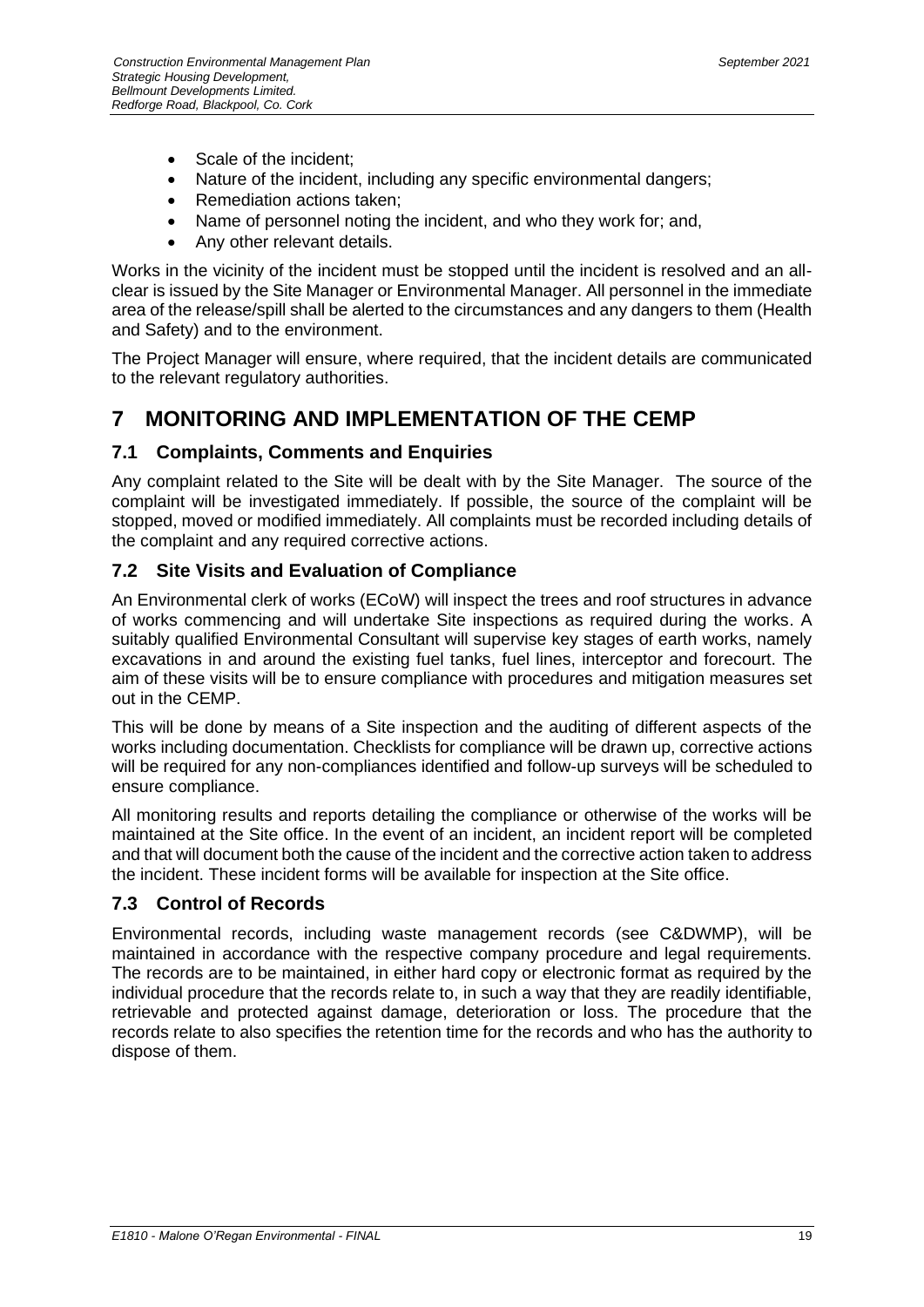# <span id="page-25-0"></span>**8 IMPLEMENTATION, REVIEW AND TRAINING**

The Appointed Project Manager will be responsible for developing an updated site-specific CEMP(s) prior to the commencement of Site works. The Project Manager will be responsible for ensuring compliance with the CEMP. Each sub-contractor will be responsible for appointing a point of contact for matters related to environmental protection.

Copies of the CEMP(s) will be made available to all personnel on-site. All Site personnel and sub-contractors will be instructed about the objectives of the CEMP and informed of the responsibilities which fall upon them as a consequence of its provisions.

All staff will receive environmental awareness training as part of their Site induction to ensure they are aware of their responsibilities under the CEMP. This will include:

- Site induction, including relevant environmental issues;
- Method statement and risk assessment briefings;
- Toolbox talks, including instruction on incident response procedures; and,
- Key task-specific environmental issue briefings.

The CEMP(s) will be reviewed on an as needed basis if the scope of works changes significantly or if the need is identified following a site audit.

#### <span id="page-25-1"></span>**8.1 Training Awareness and Competence**

Site personnel shall be trained appropriately to ensure they are competent to perform tasks that have the potential to cause a significant environmental impact as part of the proposed development. Competence is defined in terms of appropriate education, training and experience.

All managers and supervisors will be briefed on the CEMP.

Method Statements will be prepared for specific activities prior to the works commencing and will include environmental management / best practice measures and emergency preparedness appropriate to the activity. The Site Manager or nominated deputy will review key Method Statements prior to their issue.

Method Statement briefings will be given before personnel carry out key activities for the first time.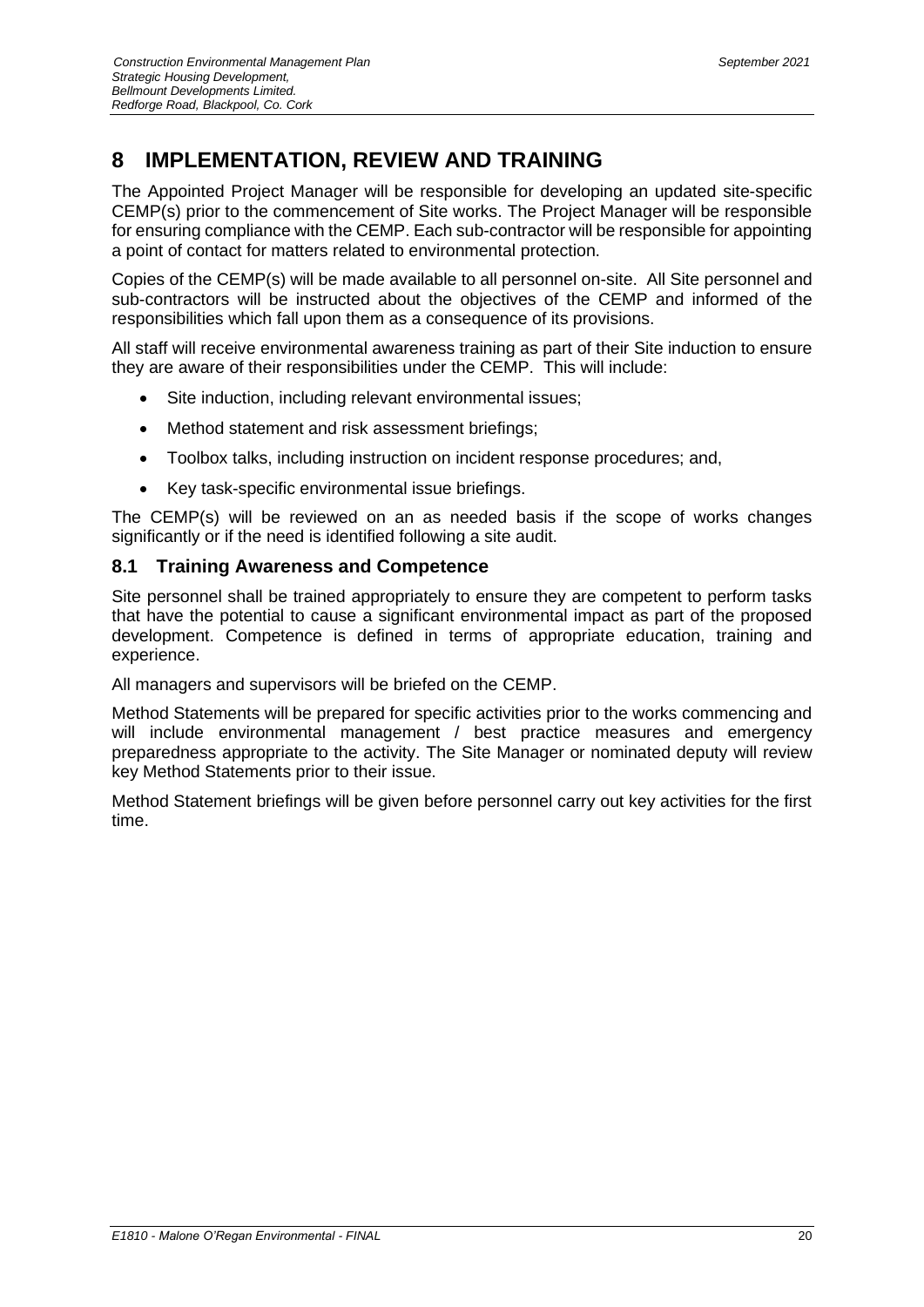# <span id="page-26-0"></span>**9 CONCLUSIONS**

This CEMP document outlines the management procedures to enable the Appointed Site Manager to respond to potential environmental risks from construction activities on-site. The final CEMP will cover all aspects of the construction development.

In assessing risks on-site, full cognisance has been taken of best practice guidance including:

- CIRIA C741 Environmental Good Practice on Site  $(4<sup>th</sup>$  edition) [1].
- C532 Control of Water Pollution from Construction, Guidance for Consultants and Contractors [2];
- C753 The SuDS manual [3];
- Guidelines on The Management of Noxious Weeds and Non-Native Invasive Plant Species on National Roads [4]; and,
- BS 5228-1 + A1:2014: Code of Practice for noise and vibration control on construction and open sites- Part 1: Noise [5] and Part 2 Vibration [6].
- Guidance for the Treatment of Badgers Prior to the Construction of National Road Schemes [8]

The appointed Contractor will be required to develop an updated CEMP prior to the commencement of any construction works and, if required, this will be submitted to the Planning Authority for approval.

The implementation of all the environmental management measures outlined in this CEMP will ensure that the construction programme will be completed without significant adverse effects on the surrounding environment.